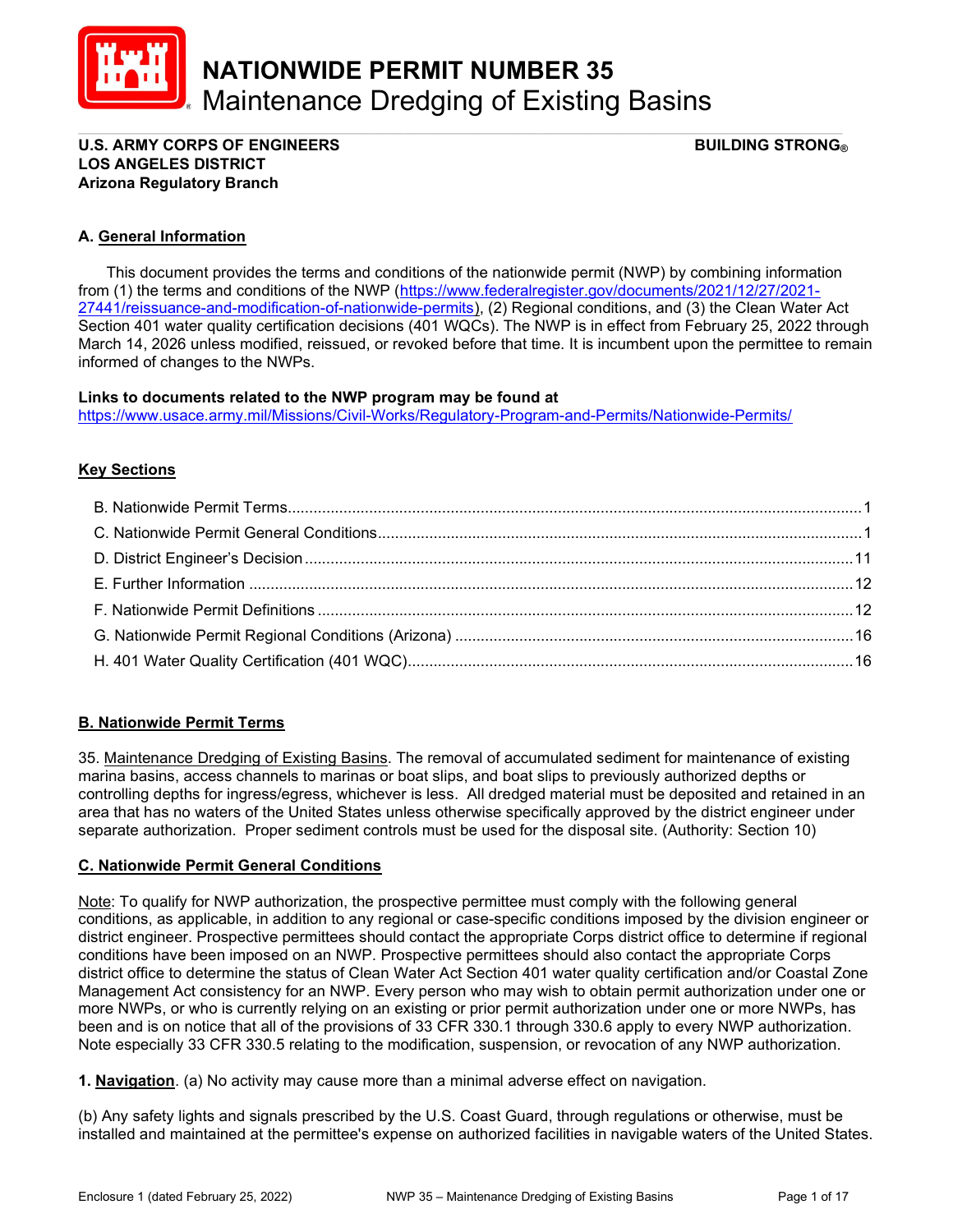(c) The permittee understands and agrees that, if future operations by the United States require the removal, relocation, or other alteration, of the structure or work herein authorized, or if, in the opinion of the Secretary of the Army or his or her authorized representative, said structure or work shall cause unreasonable obstruction to the free navigation of the navigable waters, the permittee will be required, upon due notice from the Corps of Engineers, to remove, relocate, or alter the structural work or obstructions caused thereby, without expense to the United States. No claim shall be made against the United States on account of any such removal or alteration.

2. Aquatic Life Movements. No activity may substantially disrupt the necessary life cycle movements of those species of aquatic life indigenous to the waterbody, including those species that normally migrate through the area, unless the activity's primary purpose is to impound water. All permanent and temporary crossings of waterbodies shall be suitably culverted, bridged, or otherwise designed and constructed to maintain low flows to sustain the movement of those aquatic species. If a bottomless culvert cannot be used, then the crossing should be designed and constructed to minimize adverse effects to aquatic life movements.

3. Spawning Areas. Activities in spawning areas during spawning seasons must be avoided to the maximum extent practicable. Activities that result in the physical destruction (e.g., through excavation, fill, or downstream smothering by substantial turbidity) of an important spawning area are not authorized.

4. Migratory Bird Breeding Areas. Activities in waters of the United States that serve as breeding areas for migratory birds must be avoided to the maximum extent practicable.

5. Shellfish Beds. No activity may occur in areas of concentrated shellfish populations, unless the activity is directly related to a shellfish harvesting activity authorized by NWPs 4 and 48, or is a shellfish seeding or habitat restoration activity authorized by NWP 27.

6. Suitable Material. No activity may use unsuitable material (e.g., trash, debris, car bodies, asphalt, etc.). Material used for construction or discharged must be free from toxic pollutants in toxic amounts (see section 307 of the Clean Water Act).

7. Water Supply Intakes. No activity may occur in the proximity of a public water supply intake, except where the activity is for the repair or improvement of public water supply intake structures or adjacent bank stabilization.

8. Adverse Effects From Impoundments. If the activity creates an impoundment of water, adverse effects to the aquatic system due to accelerating the passage of water, and/or restricting its flow must be minimized to the maximum extent practicable.

9. Management of Water Flows. To the maximum extent practicable, the pre-construction course, condition, capacity, and location of open waters must be maintained for each activity, including stream channelization, storm water management activities, and temporary and permanent road crossings, except as provided below. The activity must be constructed to withstand expected high flows. The activity must not restrict or impede the passage of normal or high flows, unless the primary purpose of the activity is to impound water or manage high flows. The activity may alter the pre-construction course, condition, capacity, and location of open waters if it benefits the aquatic environment (e.g., stream restoration or relocation activities).

10. Fills Within 100-Year Floodplains. The activity must comply with applicable FEMA-approved state or local floodplain management requirements.

11. **Equipment**. Heavy equipment working in wetlands or mudflats must be placed on mats, or other measures must be taken to minimize soil disturbance.

12. Soil Erosion and Sediment Controls. Appropriate soil erosion and sediment controls must be used and maintained in effective operating condition during construction, and all exposed soil and other fills, as well as any work below the ordinary high water mark or high tide line, must be permanently stabilized at the earliest practicable date. Permittees are encouraged to perform work within waters of the United States during periods of low-flow or no-flow, or during low tides.

13. Removal of Temporary Structures and Fills. Temporary structures must be removed, to the maximum extent practicable, after their use has been discontinued. Temporary fills must be removed in their entirety and the affected areas returned to pre-construction elevations. The affected areas must be revegetated, as appropriate.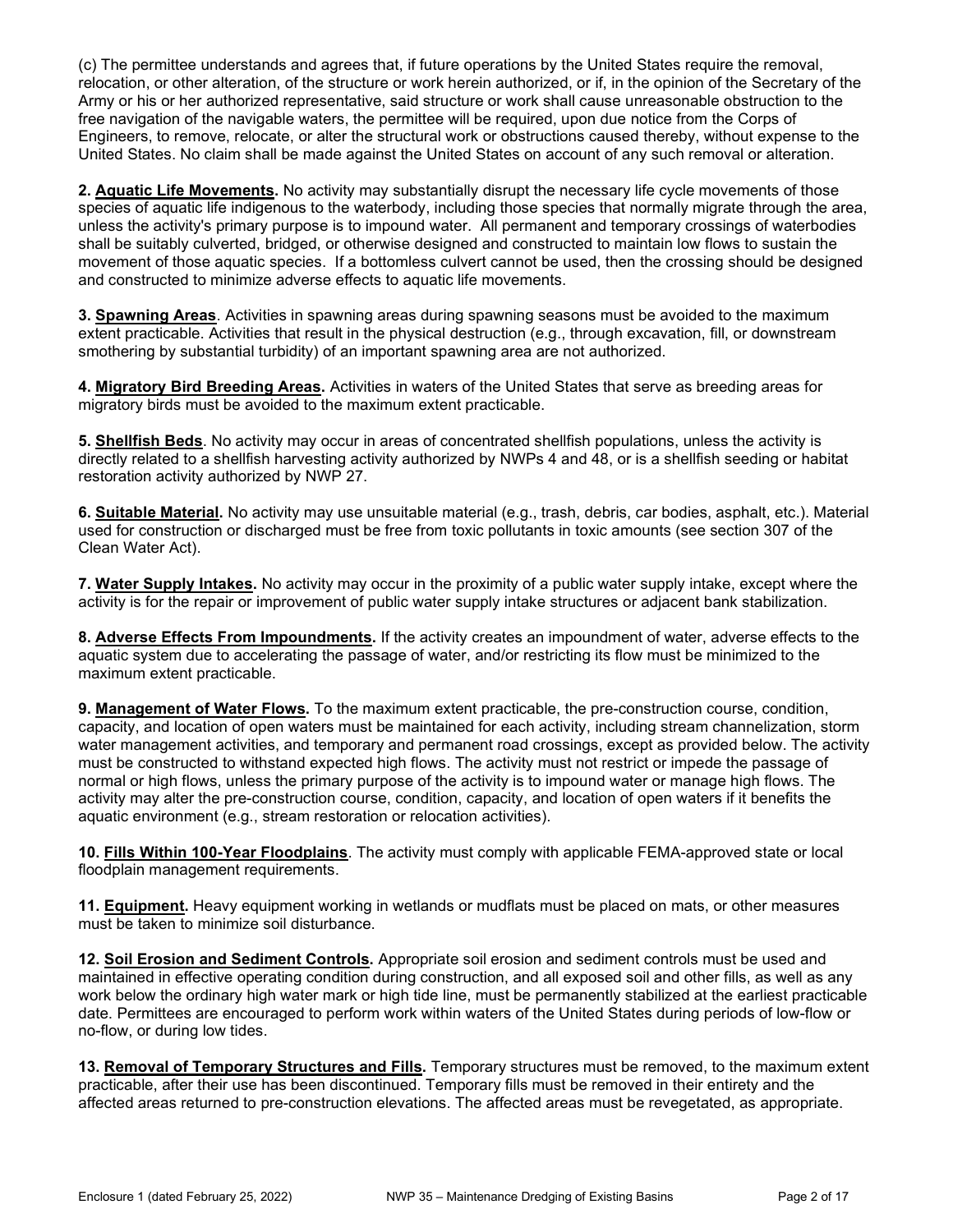14. Proper Maintenance. Any authorized structure or fill shall be properly maintained, including maintenance to ensure public safety and compliance with applicable NWP general conditions, as well as any activity-specific conditions added by the district engineer to an NWP authorization.

15. Single and Complete Project. The activity must be a single and complete project. The same NWP cannot be used more than once for the same single and complete project.

16. Wild and Scenic Rivers. (a) No NWP activity may occur in a component of the National Wild and Scenic River System, or in a river officially designated by Congress as a "study river" for possible inclusion in the system while the river is in an official study status, unless the appropriate Federal agency with direct management responsibility for such river, has determined in writing that the proposed activity will not adversely affect the Wild and Scenic River designation or study status.

(b) If a proposed NWP activity will occur in a component of the National Wild and Scenic River System, or in a river officially designated by Congress as a "study river" for possible inclusion in the system while the river is in an official study status, the permittee must submit a pre-construction notification (see general condition 32). The district engineer will coordinate the PCN with the Federal agency with direct management responsibility for that river. Permittees shall not begin the NWP activity until notified by the district engineer that the Federal agency with direct management responsibility for that river has determined in writing that the proposed NWP activity will not adversely affect the Wild and Scenic River designation or study status.

(c) Information on Wild and Scenic Rivers may be obtained from the appropriate Federal land management agency responsible for the designated Wild and Scenic River or study river (e.g., National Park Service, U.S. Forest Service, Bureau of Land Management, U.S. Fish and Wildlife Service). Information on these rivers is also available at: http://www.rivers.gov/.

17. Tribal Rights. No activity or its operation may impair reserved tribal rights, including, but not limited to, reserved water rights and treaty fishing and hunting rights.

18. Endangered Species. (a) No activity is authorized under any NWP which is likely to directly or indirectly jeopardize the continued existence of a threatened or endangered species or a species proposed for such designation, as identified under the Federal Endangered Species Act (ESA), or which will directly or indirectly destroy or adversely modify designated critical habitat or critical habitat proposed for such designation. No activity is authorized under any NWP which "may affect" a listed species or critical habitat, unless ESA section 7 consultation addressing the consequences of the proposed activity on listed species or critical habitat has been completed. See 50 CFR 402.02 for the definition of "effects of the action" for the purposes of ESA section 7 consultation, as well as 50 CFR 402.17, which provides further explanation under ESA section 7 regarding "activities that are reasonably certain to occur" and "consequences caused by the proposed action."

(b) Federal agencies should follow their own procedures for complying with the requirements of the ESA (see 33 CFR 330.4(f)(1)). If pre-construction notification is required for the proposed activity, the Federal permittee must provide the district engineer with the appropriate documentation to demonstrate compliance with those requirements. The district engineer will verify that the appropriate documentation has been submitted. If the appropriate documentation has not been submitted, additional ESA section 7 consultation may be necessary for the activity and the respective federal agency would be responsible for fulfilling its obligation under section 7 of the ESA.

(c) Non-federal permittees must submit a pre-construction notification to the district engineer if any listed species (or species proposed for listing) or designated critical habitat (or critical habitat proposed such designation) might be affected or is in the vicinity of the activity, or if the activity is located in designated critical habitat or critical habitat proposed for such designation, and shall not begin work on the activity until notified by the district engineer that the requirements of the ESA have been satisfied and that the activity is authorized. For activities that might affect Federally-listed endangered or threatened species (or species proposed for listing) or designated critical habitat (or critical habitat proposed for such designation), the pre-construction notification must include the name(s) of the endangered or threatened species (or species proposed for listing) that might be affected by the proposed activity or that utilize the designated critical habitat (or critical habitat proposed for such designation) that might be affected by the proposed activity. The district engineer will determine whether the proposed activity "may affect" or will have "no effect" to listed species and designated critical habitat and will notify the non-Federal applicant of the Corps' determination within 45 days of receipt of a complete pre-construction notification. For activities where the non-Federal applicant has identified listed species (or species proposed for listing) or designated critical habitat (or critical habitat proposed for such designation) that might be affected or is in the vicinity of the activity, and has so notified the Corps, the applicant shall not begin work until the Corps has provided notification that the proposed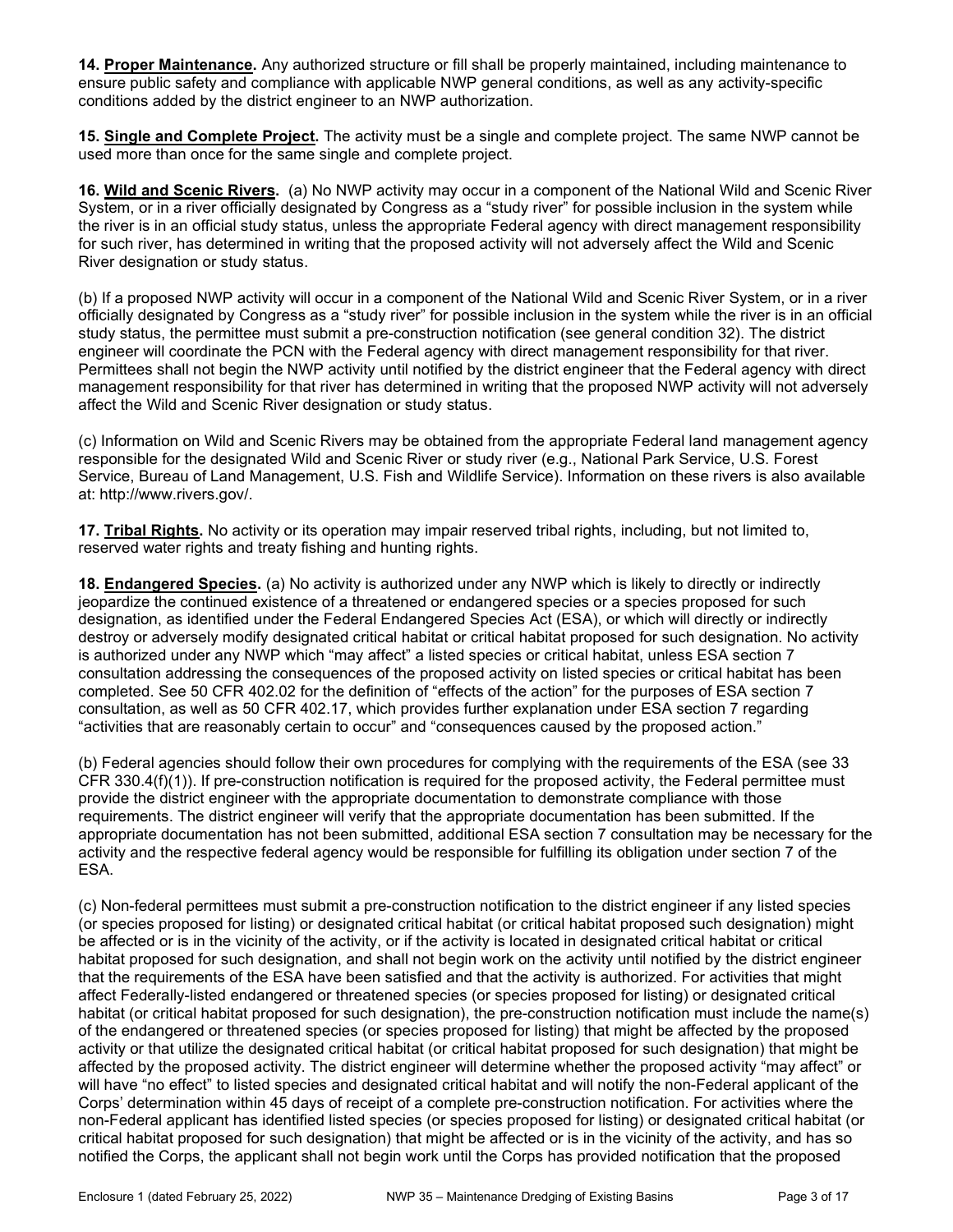activity will have "no effect" on listed species (or species proposed for listing or designated critical habitat (or critical habitat proposed for such designation), or until ESA section 7 consultation or conference has been completed. If the non-Federal applicant has not heard back from the Corps within 45 days, the applicant must still wait for notification from the Corps.

(d) As a result of formal or informal consultation or conference with the FWS or NMFS the district engineer may add species-specific permit conditions to the NWPs.

(e) Authorization of an activity by an NWP does not authorize the "take" of a threatened or endangered species as defined under the ESA. In the absence of separate authorization (e.g., an ESA Section 10 Permit, a Biological Opinion with "incidental take" provisions, etc.) from the FWS or the NMFS, the Endangered Species Act prohibits any person subject to the jurisdiction of the United States to take a listed species, where "take" means to harass, harm, pursue, hunt, shoot, wound, kill, trap, capture, or collect, or to attempt to engage in any such conduct. The word "harm" in the definition of "take'' means an act which actually kills or injures wildlife. Such an act may include significant habitat modification or degradation where it actually kills or injures wildlife by significantly impairing essential behavioral patterns, including breeding, feeding or sheltering.

(f) If the non-federal permittee has a valid ESA section  $10(a)(1)(B)$  incidental take permit with an approved Habitat Conservation Plan for a project or a group of projects that includes the proposed NWP activity, the non-federal applicant should provide a copy of that ESA section  $10(a)(1)(B)$  permit with the PCN required by paragraph (c) of this general condition. The district engineer will coordinate with the agency that issued the ESA section 10(a)(1)(B) permit to determine whether the proposed NWP activity and the associated incidental take were considered in the internal ESA section 7 consultation conducted for the ESA section 10(a)(1)(B) permit. If that coordination results in concurrence from the agency that the proposed NWP activity and the associated incidental take were considered in the internal ESA section 7 consultation for the ESA section 10(a)(1)(B) permit, the district engineer does not need to conduct a separate ESA section 7 consultation for the proposed NWP activity. The district engineer will notify the non-federal applicant within 45 days of receipt of a complete pre-construction notification whether the ESA section 10(a)(1)(B) permit covers the proposed NWP activity or whether additional ESA section 7 consultation is required.

(g) Information on the location of threatened and endangered species and their critical habitat can be obtained directly from the offices of the FWS and NMFS or their world wide web pages at http://www.fws.gov/ or http://www.fws.gov/ipac and http://www.nmfs.noaa.gov/pr/species/esa/ respectively.

19. Migratory Birds and Bald and Golden Eagles. The permittee is responsible for ensuring that an action authorized by an NWP complies with the Migratory Bird Treaty Act and the Bald and Golden Eagle Protection Act. The permittee is responsible for contacting the appropriate local office of the U.S. Fish and Wildlife Service to determine what measures, if any, are necessary or appropriate to reduce adverse effects to migratory birds or eagles, including whether "incidental take" permits are necessary and available under the Migratory Bird Treaty Act or Bald and Golden Eagle Protection Act for a particular activity.

20. Historic Properties. (a) No activity is authorized under any NWP which may have the potential to cause effects to properties listed, or eligible for listing, in the National Register of Historic Places until the requirements of Section 106 of the National Historic Preservation Act (NHPA) have been satisfied.

(b) Federal permittees should follow their own procedures for complying with the requirements of section 106 of the National Historic Preservation Act (see 33 CFR 330.4(g)(1)). If pre-construction notification is required for the proposed NWP activity, the Federal permittee must provide the district engineer with the appropriate documentation to demonstrate compliance with those requirements. The district engineer will verify that the appropriate documentation has been submitted. If the appropriate documentation is not submitted, then additional consultation under section 106 may be necessary. The respective federal agency is responsible for fulfilling its obligation to comply with section 106.

(c) Non-federal permittees must submit a pre-construction notification to the district engineer if the NWP activity might have the potential to cause effects to any historic properties listed on, determined to be eligible for listing on, or potentially eligible for listing on the National Register of Historic Places, including previously unidentified properties. For such activities, the pre-construction notification must state which historic properties might have the potential to be affected by the proposed NWP activity or include a vicinity map indicating the location of the historic properties or the potential for the presence of historic properties. Assistance regarding information on the location of, or potential for, the presence of historic properties can be sought from the State Historic Preservation Officer, Tribal Historic Preservation Officer, or designated tribal representative, as appropriate, and the National Register of Historic Places (see 33 CFR 330.4(g)). When reviewing pre-construction notifications, district engineers will comply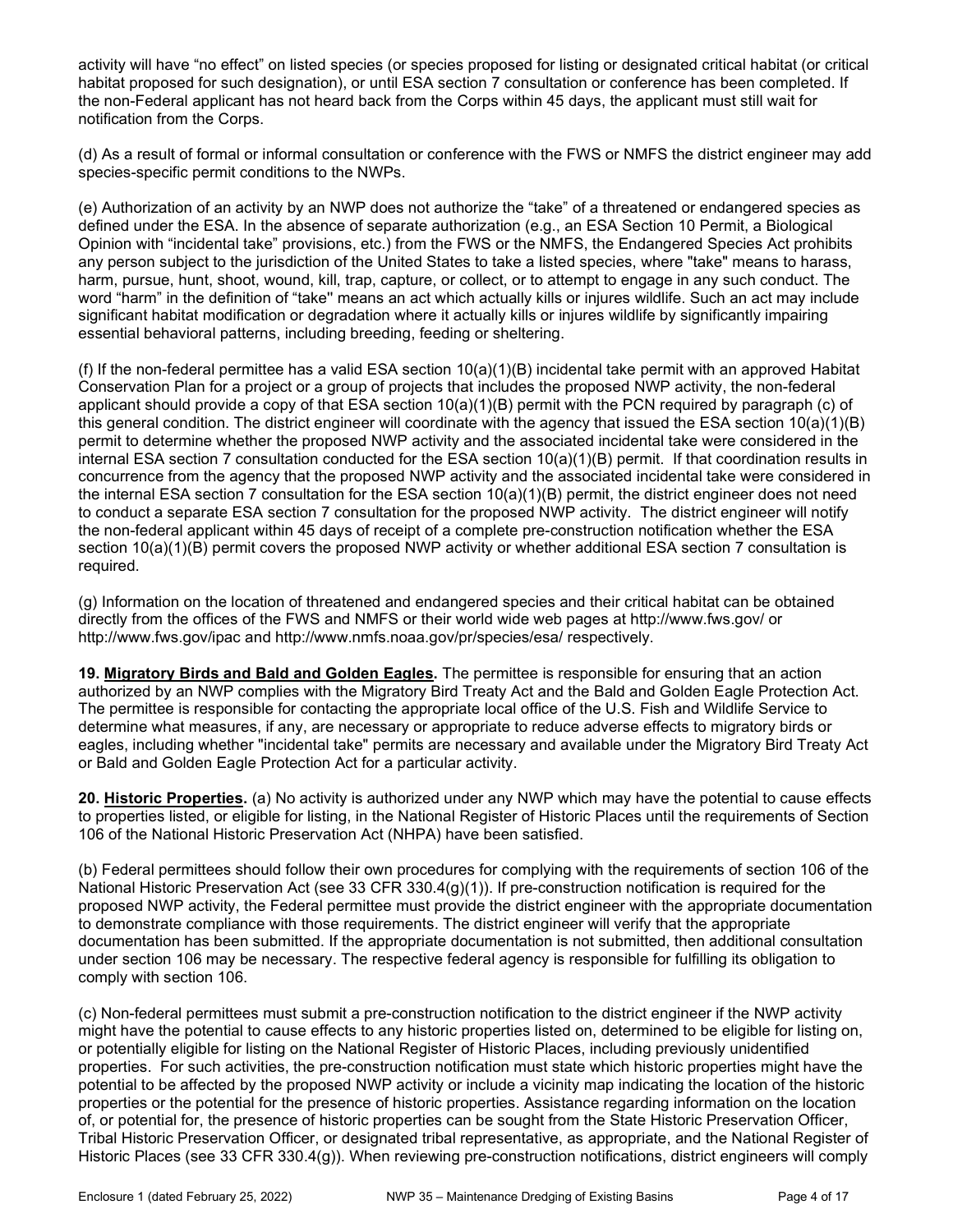with the current procedures for addressing the requirements of section 106 of the National Historic Preservation Act. The district engineer shall make a reasonable and good faith effort to carry out appropriate identification efforts commensurate with potential impacts, which may include background research, consultation, oral history interviews, sample field investigation, and/or field survey. Based on the information submitted in the PCN and these identification efforts, the district engineer shall determine whether the proposed NWP activity has the potential to cause effects on the historic properties. Section 106 consultation is not required when the district engineer determines that the activity does not have the potential to cause effects on historic properties (see 36 CFR 800.3(a)). Section 106 consultation is required when the district engineer determines that the activity has the potential to cause effects on historic properties. The district engineer will conduct consultation with consulting parties identified under 36 CFR 800.2(c) when he or she makes any of the following effect determinations for the purposes of section 106 of the NHPA: no historic properties affected, no adverse effect, or adverse effect.

(d) Where the non-Federal applicant has identified historic properties on which the proposed NWP activity might have the potential to cause effects and has so notified the Corps, the non-Federal applicant shall not begin the activity until notified by the district engineer either that the activity has no potential to cause effects to historic properties or that NHPA section 106 consultation has been completed. For non-federal permittees, the district engineer will notify the prospective permittee within 45 days of receipt of a complete pre-construction notification whether NHPA section 106 consultation is required. If NHPA section 106 consultation is required, the district engineer will notify the non-Federal applicant that he or she cannot begin the activity until section 106 consultation is completed. If the non-Federal applicant has not heard back from the Corps within 45 days, the applicant must still wait for notification from the Corps.

(e) Prospective permittees should be aware that section 110k of the NHPA (54 U.S.C. 306113) prevents the Corps from granting a permit or other assistance to an applicant who, with intent to avoid the requirements of section 106 of the NHPA, has intentionally significantly adversely affected a historic property to which the permit would relate, or having legal power to prevent it, allowed such significant adverse effect to occur, unless the Corps, after consultation with the Advisory Council on Historic Preservation (ACHP), determines that circumstances justify granting such assistance despite the adverse effect created or permitted by the applicant. If circumstances justify granting the assistance, the Corps is required to notify the ACHP and provide documentation specifying the circumstances, the degree of damage to the integrity of any historic properties affected, and proposed mitigation. This documentation must include any views obtained from the applicant, SHPO/THPO, appropriate Indian tribes if the undertaking occurs on or affects historic properties on tribal lands or affects properties of interest to those tribes, and other parties known to have a legitimate interest in the impacts to the permitted activity on historic properties.

21. Discovery of Previously Unknown Remains and Artifacts. Permittees that discover any previously unknown historic, cultural or archeological remains and artifacts while accomplishing the activity authorized by an NWP, they must immediately notify the district engineer of what they have found, and to the maximum extent practicable, avoid construction activities that may affect the remains and artifacts until the required coordination has been completed. The district engineer will initiate the Federal, Tribal, and state coordination required to determine if the items or remains warrant a recovery effort or if the site is eligible for listing in the National Register of Historic Places.

22. Designated Critical Resource Waters. Critical resource waters include, NOAA-managed marine sanctuaries and marine monuments, and National Estuarine Research Reserves. The district engineer may designate, after notice and opportunity for public comment, additional waters officially designated by a state as having particular environmental or ecological significance, such as outstanding national resource waters or state natural heritage sites. The district engineer may also designate additional critical resource waters after notice and opportunity for public comment.

(a) Discharges of dredged or fill material into waters of the United States are not authorized by NWPs 7, 12, 14, 16, 17, 21, 29, 31, 35, 39, 40, 42, 43, 44, 49, 50, 51, 52, 57 and 58 for any activity within, or directly affecting, critical resource waters, including wetlands adjacent to such waters.

(b) For NWPs 3, 8, 10, 13, 15, 18, 19, 22, 23, 25, 27, 28, 30, 33, 34, 36, 37, 38, and 54, notification is required in accordance with general condition 32, for any activity proposed by permittees in the designated critical resource waters including wetlands adjacent to those waters. The district engineer may authorize activities under these NWPs only after she or he determines that the impacts to the critical resource waters will be no more than minimal.

23. Mitigation. The district engineer will consider the following factors when determining appropriate and practicable mitigation necessary to ensure that the individual and cumulative adverse environmental effects are no more than minimal: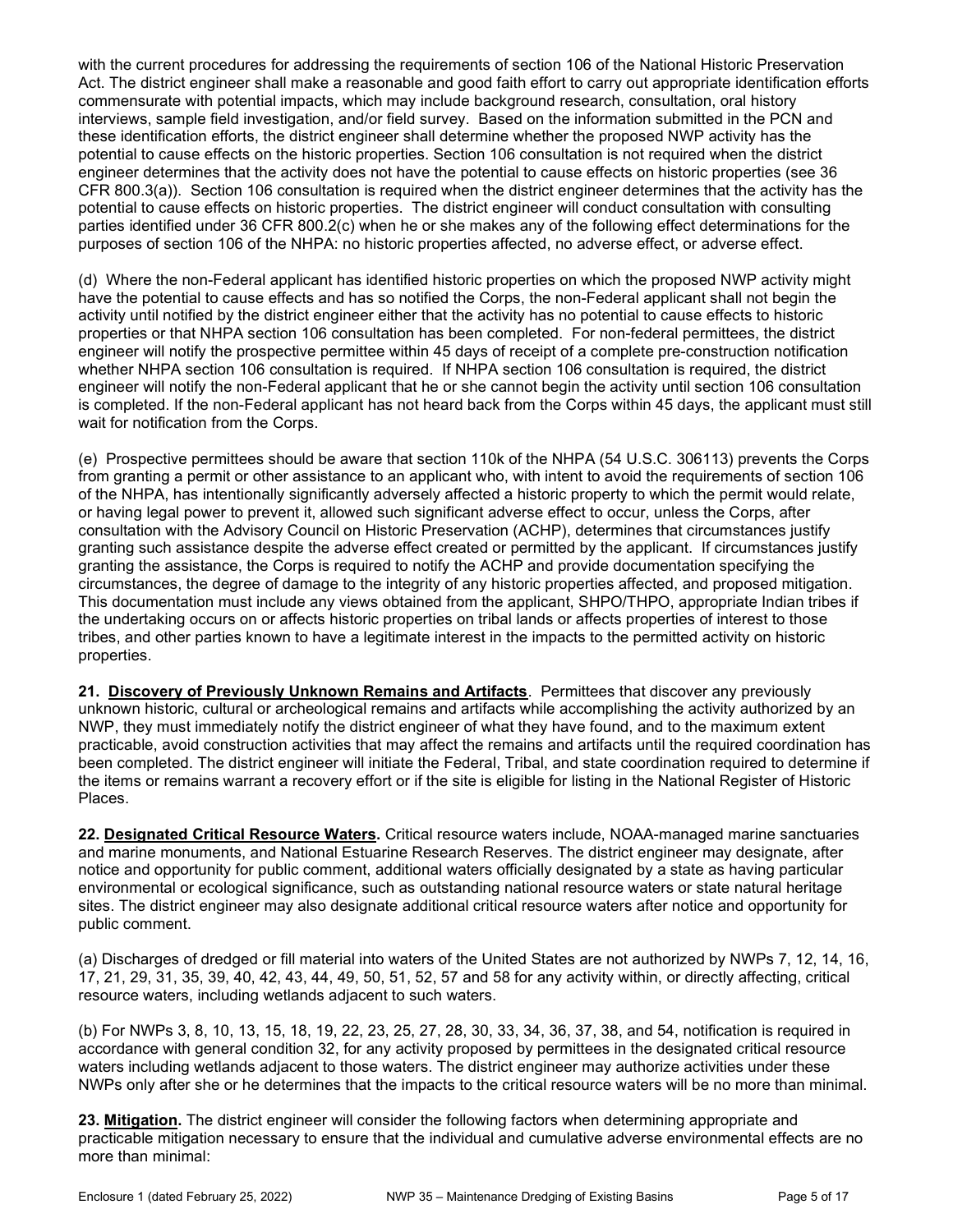(a) The activity must be designed and constructed to avoid and minimize adverse effects, both temporary and permanent, to waters of the United States to the maximum extent practicable at the project site (i.e., on site).

(b) Mitigation in all its forms (avoiding, minimizing, rectifying, reducing, or compensating for resource losses) will be required to the extent necessary to ensure that the individual and cumulative adverse environmental effects are no more than minimal.

(c) Compensatory mitigation at a minimum one-for-one ratio will be required for all wetland losses that exceed 1/10 acre and require pre-construction notification, unless the district engineer determines in writing that either some other form of mitigation would be more environmentally appropriate or the adverse environmental effects of the proposed activity are no more than minimal, and provides an activity-specific waiver of this requirement. For wetland losses of 1/10-acre or less that require pre-construction notification, the district engineer may determine on a case-by-case basis that compensatory mitigation is required to ensure that the activity results in only minimal adverse environmental effects.

(d) Compensatory mitigation at a minimum one-for-one ratio will be required for all losses of stream bed that exceed 3/100-acre and require pre-construction notification, unless the district engineer determines in writing that either some other form of mitigation would be more environmentally appropriate or the adverse environmental effects of the proposed activity are no more than minimal, and provides an activity-specific waiver of this requirement. This compensatory mitigation requirement may be satisfied through the restoration or enhancement of riparian areas next to streams in accordance with paragraph (e) of this general condition. For losses of stream bed of 3/100-acre or less that require pre-construction notification, the district engineer may determine on a case-bycase basis that compensatory mitigation is required to ensure that the activity results in only minimal adverse environmental effects. Compensatory mitigation for losses of streams should be provided, if practicable, through stream rehabilitation, enhancement, or preservation, since streams are difficult-to-replace resources (see 33 CFR 332.3(e)(3)).

(e) Compensatory mitigation plans for NWP activities in or near streams or other open waters will normally include a requirement for the restoration or enhancement, maintenance, and legal protection (e.g., conservation easements) of riparian areas next to open waters. In some cases, the restoration or maintenance/protection of riparian areas may be the only compensatory mitigation required. If restoring riparian areas involves planting vegetation, only native species should be planted. The width of the required riparian area will address documented water quality or aquatic habitat loss concerns. Normally, the riparian area will be 25 to 50 feet wide on each side of the stream, but the district engineer may require slightly wider riparian areas to address documented water quality or habitat loss concerns. If it is not possible to restore or maintain/protect a riparian area on both sides of a stream, or if the waterbody is a lake or coastal waters, then restoring or maintaining/protecting a riparian area along a single bank or shoreline may be sufficient. Where both wetlands and open waters exist on the project site, the district engineer will determine the appropriate compensatory mitigation (e.g., riparian areas and/or wetlands compensation) based on what is best for the aquatic environment on a watershed basis. In cases where riparian areas are determined to be the most appropriate form of minimization or compensatory mitigation, the district engineer may waive or reduce the requirement to provide wetland compensatory mitigation for wetland losses.

(f) Compensatory mitigation projects provided to offset losses of aquatic resources must comply with the applicable provisions of 33 CFR part 332.

(1) The prospective permittee is responsible for proposing an appropriate compensatory mitigation option if compensatory mitigation is necessary to ensure that the activity results in no more than minimal adverse environmental effects. For the NWPs, the preferred mechanism for providing compensatory mitigation is mitigation bank credits or in-lieu fee program credits (see 33 CFR 332.3(b)(2) and (3)). However, if an appropriate number and type of mitigation bank or in-lieu credits are not available at the time the PCN is submitted to the district engineer, the district engineer may approve the use of permittee-responsible mitigation.

(2) The amount of compensatory mitigation required by the district engineer must be sufficient to ensure that the authorized activity results in no more than minimal individual and cumulative adverse environmental effects (see 33 CFR 330.1(e)(3)). (See also 33 CFR 332.3(f).)

(3) Since the likelihood of success is greater and the impacts to potentially valuable uplands are reduced, aquatic resource restoration should be the first compensatory mitigation option considered for permittee-responsible mitigation.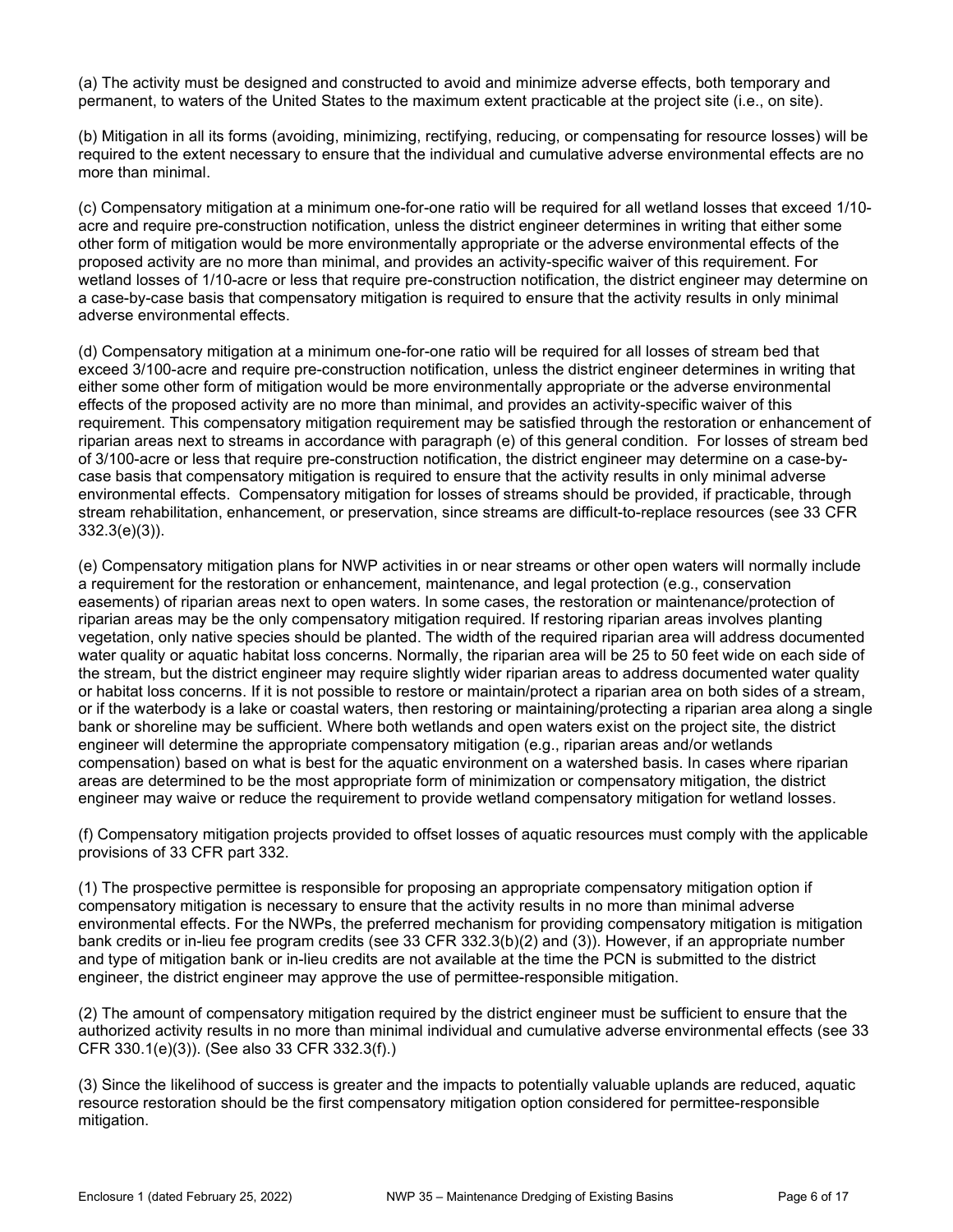(4) If permittee-responsible mitigation is the proposed option, the prospective permittee is responsible for submitting a mitigation plan. A conceptual or detailed mitigation plan may be used by the district engineer to make the decision on the NWP verification request, but a final mitigation plan that addresses the applicable requirements of 33 CFR 332.4(c)(2) through (14) must be approved by the district engineer before the permittee begins work in waters of the United States, unless the district engineer determines that prior approval of the final mitigation plan is not practicable or not necessary to ensure timely completion of the required compensatory mitigation (see 33 CFR 332.3(k)(3)). If permittee-responsible mitigation is the proposed option, and the proposed compensatory mitigation site is located on land in which another federal agency holds an easement, the district engineer will coordinate with that federal agency to determine if proposed compensatory mitigation project is compatible with the terms of the easement.

(5) If mitigation bank or in-lieu fee program credits are the proposed option, the mitigation plan needs to address only the baseline conditions at the impact site and the number of credits to be provided (see 33 CFR 332.4(c)(1)(ii)).

(6) Compensatory mitigation requirements (e.g., resource type and amount to be provided as compensatory mitigation, site protection, ecological performance standards, monitoring requirements) may be addressed through conditions added to the NWP authorization, instead of components of a compensatory mitigation plan (see 33 CFR 332.4(c)(1)(ii)).

(g) Compensatory mitigation will not be used to increase the acreage losses allowed by the acreage limits of the NWPs. For example, if an NWP has an acreage limit of 1/2-acre, it cannot be used to authorize any NWP activity resulting in the loss of greater than 1/2-acre of waters of the United States, even if compensatory mitigation is provided that replaces or restores some of the lost waters. However, compensatory mitigation can and should be used, as necessary, to ensure that an NWP activity already meeting the established acreage limits also satisfies the no more than minimal impact requirement for the NWPs.

(h) Permittees may propose the use of mitigation banks, in-lieu fee programs, or permittee-responsible mitigation. When developing a compensatory mitigation proposal, the permittee must consider appropriate and practicable options consistent with the framework at 33 CFR 332.3(b). For activities resulting in the loss of marine or estuarine resources, permittee-responsible mitigation may be environmentally preferable if there are no mitigation banks or in-lieu fee programs in the area that have marine or estuarine credits available for sale or transfer to the permittee. For permittee-responsible mitigation, the special conditions of the NWP verification must clearly indicate the party or parties responsible for the implementation and performance of the compensatory mitigation project, and, if required, its long-term management.

(i) Where certain functions and services of waters of the United States are permanently adversely affected by a regulated activity, such as discharges of dredged or fill material into waters of the United States that will convert a forested or scrub-shrub wetland to a herbaceous wetland in a permanently maintained utility line right-of-way, mitigation may be required to reduce the adverse environmental effects of the activity to the no more than minimal level.

24. Safety of Impoundment Structures. To ensure that all impoundment structures are safely designed, the district engineer may require non-Federal applicants to demonstrate that the structures comply with established state or federal, dam safety criteria or have been designed by qualified persons. The district engineer may also require documentation that the design has been independently reviewed by similarly qualified persons, and appropriate modifications made to ensure safety.

25. Water Quality. (a) Where the certifying authority (state, authorized tribe, or EPA, as appropriate) has not previously certified compliance of an NWP with CWA section 401, a CWA section 401 water quality certification for the proposed discharge must be obtained or waived (see 33 CFR 330.4(c)). If the permittee cannot comply with all of the conditions of a water quality certification previously issued by certifying authority for the issuance of the NWP, then the permittee must obtain a water quality certification or waiver for the proposed discharge in order for the activity to be authorized by an NWP.

(b) If the NWP activity requires pre-construction notification and the certifying authority has not previously certified compliance of an NWP with CWA section 401, the proposed discharge is not authorized by an NWP until water quality certification is obtained or waived. If the certifying authority issues a water quality certification for the proposed discharge, the permittee must submit a copy of the certification to the district engineer. The discharge is not authorized by an NWP until the district engineer has notified the permittee that the water quality certification requirement has been satisfied by the issuance of a water quality certification or a waiver.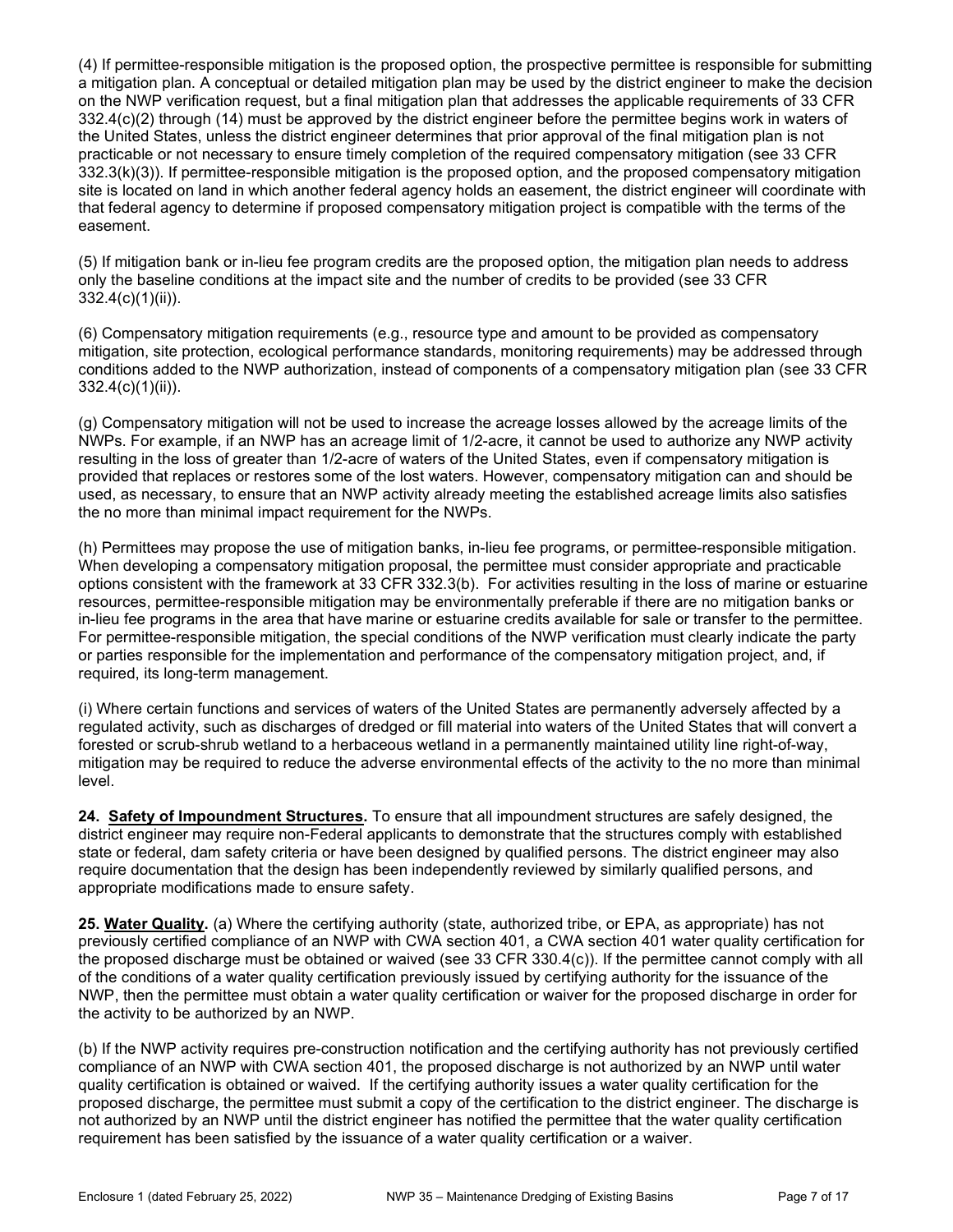(c) The district engineer or certifying authority may require additional water quality management measures to ensure that the authorized activity does not result in more than minimal degradation of water quality.

26. Coastal Zone Management. In coastal states where an NWP has not previously received a state coastal zone management consistency concurrence, an individual state coastal zone management consistency concurrence must be obtained, or a presumption of concurrence must occur (see 33 CFR 330.4(d)). If the permittee cannot comply with all of the conditions of a coastal zone management consistency concurrence previously issued by the state, then the permittee must obtain an individual coastal zone management consistency concurrence or presumption of concurrence in order for the activity to be authorized by an NWP. The district engineer or a state may require additional measures to ensure that the authorized activity is consistent with state coastal zone management requirements.

27. Regional and Case-By-Case Conditions. The activity must comply with any regional conditions that may have been added by the Division Engineer (see 33 CFR 330.4(e)) and with any case specific conditions added by the Corps or by the state, Indian Tribe, or U.S. EPA in its CWA section 401 Water Quality Certification, or by the state in its Coastal Zone Management Act consistency determination.

28. Use of Multiple Nationwide Permits. The use of more than one NWP for a single and complete project is authorized, subject to the following restrictions:

(a) If only one of the NWPs used to authorize the single and complete project has a specified acreage limit, the acreage loss of waters of the United States cannot exceed the acreage limit of the NWP with the highest specified acreage limit. For example, if a road crossing over tidal waters is constructed under NWP 14, with associated bank stabilization authorized by NWP 13, the maximum acreage loss of waters of the United States for the total project cannot exceed 1/3-acre.

(b) If one or more of the NWPs used to authorize the single and complete project has specified acreage limits, the acreage loss of waters of the United States authorized by those NWPs cannot exceed their respective specified acreage limits. For example, if a commercial development is constructed under NWP 39, and the single and complete project includes the filling of an upland ditch authorized by NWP 46, the maximum acreage loss of waters of the United States for the commercial development under NWP 39 cannot exceed 1/2-acre, and the total acreage loss of waters of United States due to the NWP 39 and 46 activities cannot exceed 1 acre.

29. Transfer of Nationwide Permit Verifications. If the permittee sells the property associated with a nationwide permit verification, the permittee may transfer the nationwide permit verification to the new owner by submitting a letter to the appropriate Corps district office to validate the transfer. A copy of the nationwide permit verification must be attached to the letter, and the letter must contain the following statement and signature:

"When the structures or work authorized by this nationwide permit are still in existence at the time the property is transferred, the terms and conditions of this nationwide permit, including any special conditions, will continue to be binding on the new owner(s) of the property. To validate the transfer of this nationwide permit and the associated liabilities associated with compliance with its terms and conditions, have the transferee sign and date below."

(Transferee)

(Date)

30. Compliance Certification. Each permittee who receives an NWP verification letter from the Corps must provide a signed certification documenting completion of the authorized activity and implementation of any required compensatory mitigation. The success of any required permittee-responsible mitigation, including the achievement of ecological performance standards, will be addressed separately by the district engineer. The Corps will provide the permittee the certification document with the NWP verification letter. The certification document will include:

(a) A statement that the authorized activity was done in accordance with the NWP authorization, including any general, regional, or activity-specific conditions;

\_\_\_\_\_\_\_\_\_\_\_\_\_\_\_\_\_\_\_\_\_\_\_\_\_\_\_\_\_\_\_\_\_\_\_\_\_\_\_\_\_\_\_\_\_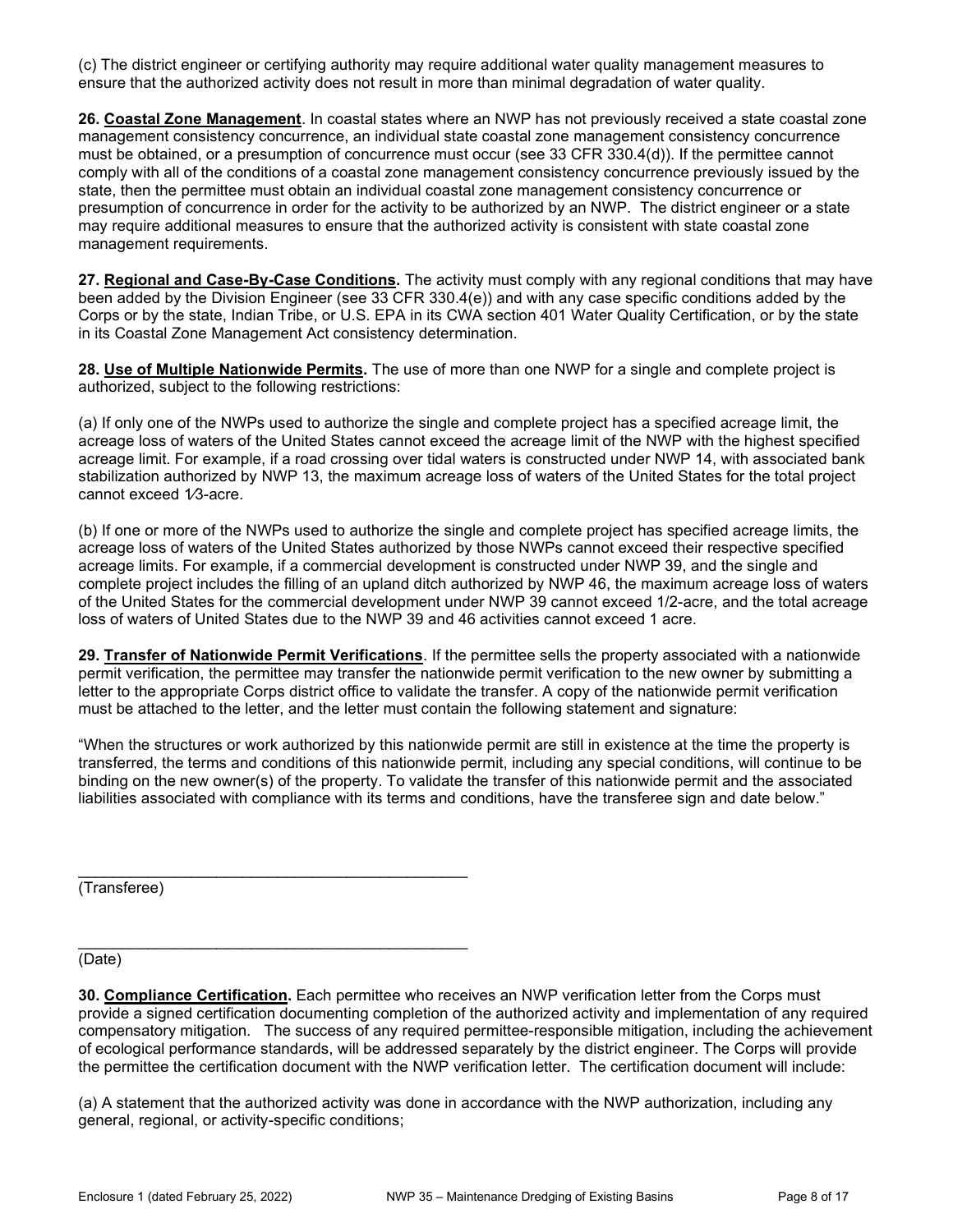(b) A statement that the implementation of any required compensatory mitigation was completed in accordance with the permit conditions. If credits from a mitigation bank or in-lieu fee program are used to satisfy the compensatory mitigation requirements, the certification must include the documentation required by 33 CFR 332.3(l)(3) to confirm that the permittee secured the appropriate number and resource type of credits; and

(c) The signature of the permittee certifying the completion of the activity and mitigation.

The completed certification document must be submitted to the district engineer within 30 days of completion of the authorized activity or the implementation of any required compensatory mitigation, whichever occurs later.

31. Activities Affecting Structures or Works Built by the United States. If an NWP activity also requires review by, or permission from, the Corps pursuant to 33 U.S.C. 408 because it will alter or temporarily or permanently occupy or use a U.S. Army Corps of Engineers (USACE) federally authorized Civil Works project (a "USACE project"), the prospective permittee must submit a pre-construction notification. See paragraph (b)(10) of general condition 32. An activity that requires section 408 permission and/or review is not authorized by an NWP until the appropriate Corps office issues the section 408 permission or completes its review to alter, occupy, or use the USACE project, and the district engineer issues a written NWP verification.

32. Pre-Construction Notification. (a) Timing. Where required by the terms of the NWP, the prospective permittee must notify the district engineer by submitting a pre-construction notification (PCN) as early as possible. The district engineer must determine if the PCN is complete within 30 calendar days of the date of receipt and, if the PCN is determined to be incomplete, notify the prospective permittee within that 30 day period to request the additional information necessary to make the PCN complete. The request must specify the information needed to make the PCN complete. As a general rule, district engineers will request additional information necessary to make the PCN complete only once. However, if the prospective permittee does not provide all of the requested information, then the district engineer will notify the prospective permittee that the PCN is still incomplete and the PCN review process will not commence until all of the requested information has been received by the district engineer. The prospective permittee shall not begin the activity until either:

(1) He or she is notified in writing by the district engineer that the activity may proceed under the NWP with any special conditions imposed by the district or division engineer; or

(2) 45 calendar days have passed from the district engineer's receipt of the complete PCN and the prospective permittee has not received written notice from the district or division engineer. However, if the permittee was required to notify the Corps pursuant to general condition 18 that listed species or critical habitat might be affected or are in the vicinity of the activity, or to notify the Corps pursuant to general condition 20 that the activity might have the potential to cause effects to historic properties, the permittee cannot begin the activity until receiving written notification from the Corps that there is "no effect" on listed species or "no potential to cause effects" on historic properties, or that any consultation required under Section 7 of the Endangered Species Act (see 33 CFR 330.4(f)) and/or section 106 of the National Historic Preservation Act (see 33 CFR 330.4(g)) has been completed. If the proposed activity requires a written waiver to exceed specified limits of an NWP, the permittee may not begin the activity until the district engineer issues the waiver. If the district or division engineer notifies the permittee in writing that an individual permit is required within 45 calendar days of receipt of a complete PCN, the permittee cannot begin the activity until an individual permit has been obtained. Subsequently, the permittee's right to proceed under the NWP may be modified, suspended, or revoked only in accordance with the procedure set forth in 33 CFR 330.5(d)(2).

(b) Contents of Pre-Construction Notification: The PCN must be in writing and include the following information:

- (1) Name, address and telephone numbers of the prospective permittee;
- (2) Location of the proposed activity;

(3) Identify the specific NWP or NWP(s) the prospective permittee wants to use to authorize the proposed activity;

(4) (i) A description of the proposed activity; the activity's purpose; direct and indirect adverse environmental effects the activity would cause, including the anticipated amount of loss of wetlands, other special aquatic sites, and other waters expected to result from the NWP activity, in acres, linear feet, or other appropriate unit of measure; a description of any proposed mitigation measures intended to reduce the adverse environmental effects caused by the proposed activity; and any other NWP(s), regional general permit(s), or individual permit(s) used or intended to be used to authorize any part of the proposed project or any related activity, including other separate and distant crossings for linear projects that require Department of the Army authorization but do not require pre-construction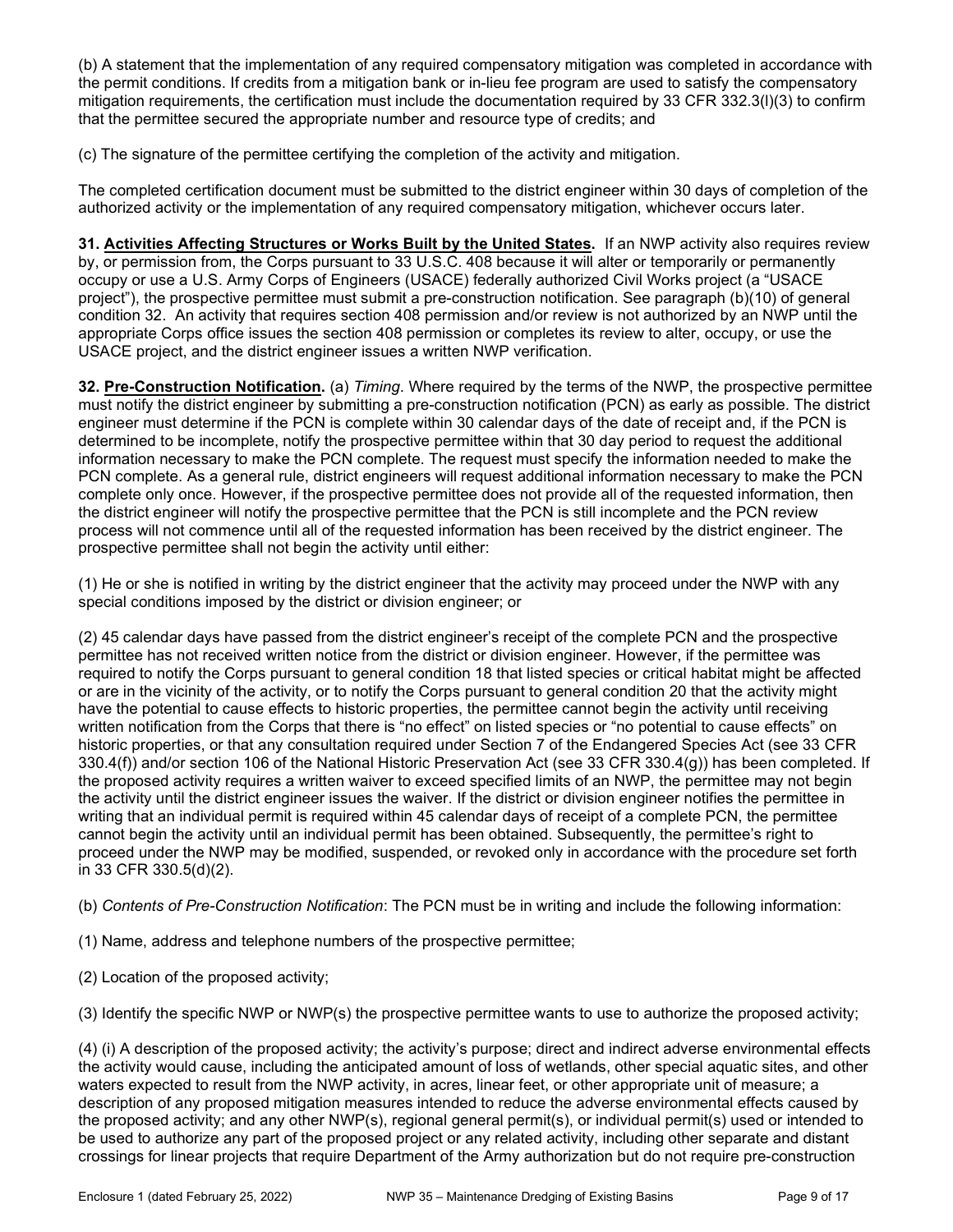notification. The description of the proposed activity and any proposed mitigation measures should be sufficiently detailed to allow the district engineer to determine that the adverse environmental effects of the activity will be no more than minimal and to determine the need for compensatory mitigation or other mitigation measures.

(ii) For linear projects where one or more single and complete crossings require pre-construction notification, the PCN must include the quantity of anticipated losses of wetlands, other special aquatic sites, and other waters for each single and complete crossing of those wetlands, other special aquatic sites, and other waters (including those single and complete crossings authorized by an NWP but do not require PCNs). This information will be used by the district engineer to evaluate the cumulative adverse environmental effects of the proposed linear project, and does not change those non-PCN NWP activities into NWP PCNs.

(iii) Sketches should be provided when necessary to show that the activity complies with the terms of the NWP. (Sketches usually clarify the activity and when provided results in a quicker decision. Sketches should contain sufficient detail to provide an illustrative description of the proposed activity (e.g., a conceptual plan), but do not need to be detailed engineering plans);

(5) The PCN must include a delineation of wetlands, other special aquatic sites, and other waters, such as lakes and ponds, and perennial and intermittent streams, on the project site. Wetland delineations must be prepared in accordance with the current method required by the Corps. The permittee may ask the Corps to delineate the special aquatic sites and other waters on the project site, but there may be a delay if the Corps does the delineation, especially if the project site is large or contains many wetlands, other special aquatic sites, and other waters. Furthermore, the 45-day period will not start until the delineation has been submitted to or completed by the Corps, as appropriate;

(6) If the proposed activity will result in the loss of greater than 1/10-acre of wetlands or 3/100-acre of stream bed and a PCN is required, the prospective permittee must submit a statement describing how the mitigation requirement will be satisfied, or explaining why the adverse environmental effects are no more than minimal and why compensatory mitigation should not be required. As an alternative, the prospective permittee may submit a conceptual or detailed mitigation plan.

(7) For non-federal permittees, if any listed species (or species proposed for listing) or designated critical habitat (or critical habitat proposed for such designation) might be affected or is in the vicinity of the activity, or if the activity is located in designated critical habitat (or critical habitat proposed for such designation), the PCN must include the name(s) of those endangered or threatened species (or species proposed for listing) that might be affected by the proposed activity or utilize the designated critical habitat (or critical habitat proposed for such designation) that might be affected by the proposed activity. For NWP activities that require pre-construction notification, Federal permittees must provide documentation demonstrating compliance with the Endangered Species Act;

(8) For non-federal permittees, if the NWP activity might have the potential to cause effects to a historic property listed on, determined to be eligible for listing on, or potentially eligible for listing on, the National Register of Historic Places, the PCN must state which historic property might have the potential to be affected by the proposed activity or include a vicinity map indicating the location of the historic property. For NWP activities that require preconstruction notification, Federal permittees must provide documentation demonstrating compliance with section 106 of the National Historic Preservation Act;

(9) For an activity that will occur in a component of the National Wild and Scenic River System, or in a river officially designated by Congress as a "study river" for possible inclusion in the system while the river is in an official study status, the PCN must identify the Wild and Scenic River or the "study river" (see general condition 16); and

(10) For an NWP activity that requires permission from, or review by, the Corps pursuant to 33 U.S.C. 408 because it will alter or temporarily or permanently occupy or use a U.S. Army Corps of Engineers federally authorized civil works project, the pre-construction notification must include a statement confirming that the project proponent has submitted a written request for section 408 permission from, or review by, the Corps office having jurisdiction over that USACE project.

(c) Form of Pre-Construction Notification: The nationwide permit pre-construction notification form (Form ENG 6082) should be used for NWP PCNs. A letter containing the required information may also be used. Applicants may provide electronic files of PCNs and supporting materials if the district engineer has established tools and procedures for electronic submittals.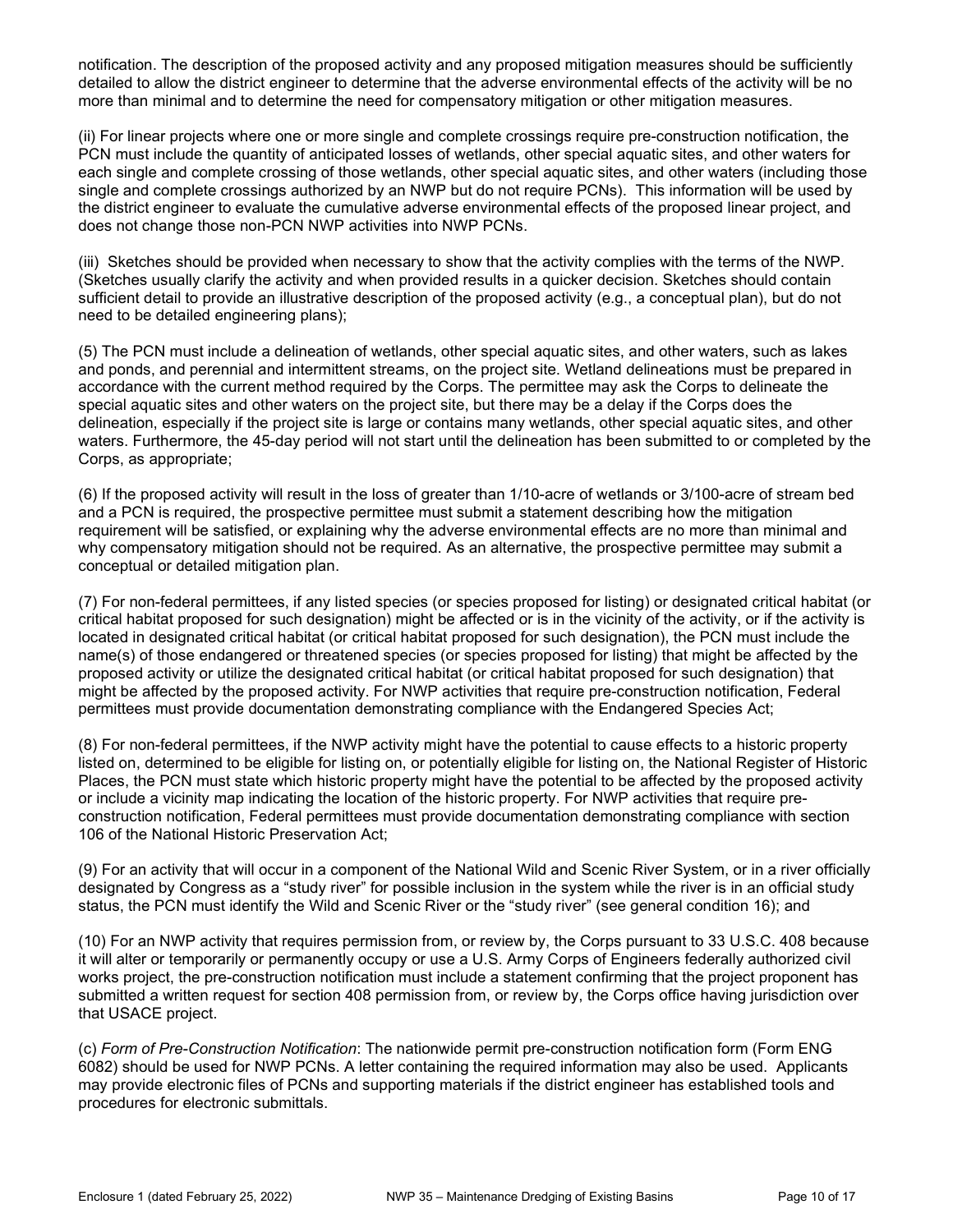(d) Agency Coordination: (1) The district engineer will consider any comments from Federal and state agencies concerning the proposed activity's compliance with the terms and conditions of the NWPs and the need for mitigation to reduce the activity's adverse environmental effects so that they are no more than minimal.

(2) Agency coordination is required for: (i) all NWP activities that require pre-construction notification and result in the loss of greater than 1/2-acre of waters of the United States; (ii) NWP 13 activities in excess of 500 linear feet, fills greater than one cubic yard per running foot, or involve discharges of dredged or fill material into special aquatic sites; and (iii) NWP 54 activities in excess of 500 linear feet, or that extend into the waterbody more than 30 feet from the mean low water line in tidal waters or the ordinary high water mark in the Great Lakes.

(3) When agency coordination is required, the district engineer will immediately provide (e.g., via e-mail, facsimile transmission, overnight mail, or other expeditious manner) a copy of the complete PCN to the appropriate Federal or state offices (FWS, state natural resource or water quality agency, EPA, and, if appropriate, the NMFS). With the exception of NWP 37, these agencies will have 10 calendar days from the date the material is transmitted to notify the district engineer via telephone, facsimile transmission, or e-mail that they intend to provide substantive, sitespecific comments. The comments must explain why the agency believes the adverse environmental effects will be more than minimal. If so contacted by an agency, the district engineer will wait an additional 15 calendar days before making a decision on the pre-construction notification. The district engineer will fully consider agency comments received within the specified time frame concerning the proposed activity's compliance with the terms and conditions of the NWPs, including the need for mitigation to ensure that the net adverse environmental effects of the proposed activity are no more than minimal. The district engineer will provide no response to the resource agency, except as provided below. The district engineer will indicate in the administrative record associated with each pre-construction notification that the resource agencies' concerns were considered. For NWP 37, the emergency watershed protection and rehabilitation activity may proceed immediately in cases where there is an unacceptable hazard to life or a significant loss of property or economic hardship will occur. The district engineer will consider any comments received to decide whether the NWP 37 authorization should be modified, suspended, or revoked in accordance with the procedures at 33 CFR 330.5.

(4) In cases of where the prospective permittee is not a Federal agency, the district engineer will provide a response to NMFS within 30 calendar days of receipt of any Essential Fish Habitat conservation recommendations, as required by section 305(b)(4)(B) of the Magnuson-Stevens Fishery Conservation and Management Act.

(5) Applicants are encouraged to provide the Corps with either electronic files or multiple copies of pre-construction notifications to expedite agency coordination.

# D. District Engineer's Decision

1. In reviewing the PCN for the proposed activity, the district engineer will determine whether the activity authorized by the NWP will result in more than minimal individual or cumulative adverse environmental effects or may be contrary to the public interest. If a project proponent requests authorization by a specific NWP, the district engineer should issue the NWP verification for that activity if it meets the terms and conditions of that NWP, unless he or she determines, after considering mitigation, that the proposed activity will result in more than minimal individual and cumulative adverse effects on the aquatic environment and other aspects of the public interest and exercises discretionary authority to require an individual permit for the proposed activity. For a linear project, this determination will include an evaluation of the single and complete crossings of waters of the United States that require PCNs to determine whether they individually satisfy the terms and conditions of the NWP(s), as well as the cumulative effects caused by all of the crossings of waters of the United States authorized by an NWP. If an applicant requests a waiver of an applicable limit, as provided for in NWPs 13, 36, or 54, the district engineer will only grant the waiver upon a written determination that the NWP activity will result in only minimal individual and cumulative adverse environmental effects.

2. When making minimal adverse environmental effects determinations the district engineer will consider the direct and indirect effects caused by the NWP activity. He or she will also consider the cumulative adverse environmental effects caused by activities authorized by an NWP and whether those cumulative adverse environmental effects are no more than minimal. The district engineer will also consider site specific factors, such as the environmental setting in the vicinity of the NWP activity, the type of resource that will be affected by the NWP activity, the functions provided by the aquatic resources that will be affected by the NWP activity, the degree or magnitude to which the aquatic resources perform those functions, the extent that aquatic resource functions will be lost as a result of the NWP activity (e.g., partial or complete loss), the duration of the adverse effects (temporary or permanent), the importance of the aquatic resource functions to the region (e.g., watershed or ecoregion), and mitigation required by the district engineer. If an appropriate functional or condition assessment method is available and practicable to use, that assessment method may be used by the district engineer to assist in the minimal adverse environmental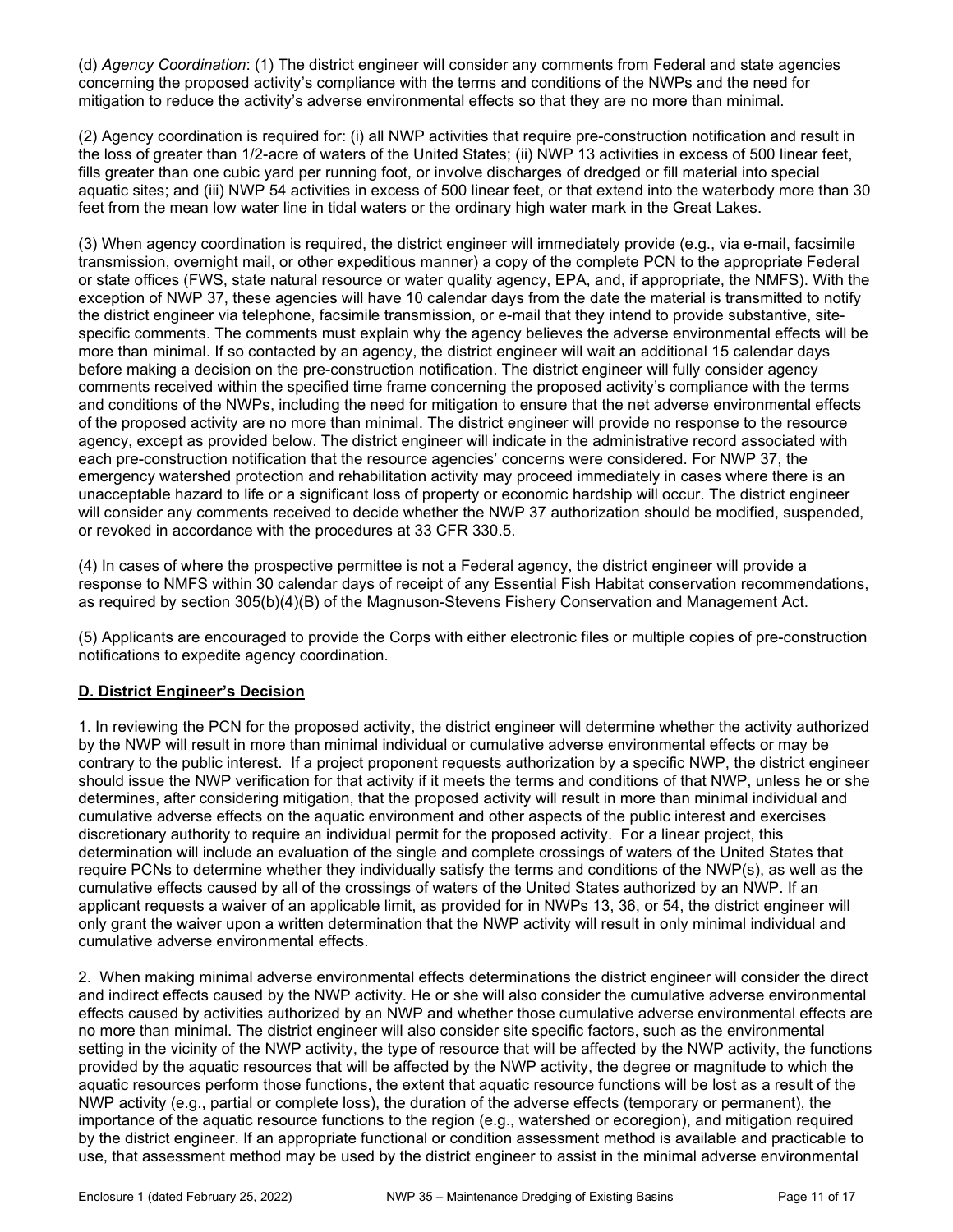effects determination. The district engineer may add case-specific special conditions to the NWP authorization to address site-specific environmental concerns.

3. If the proposed activity requires a PCN and will result in a loss of greater than 1/10-acre of wetlands or 3/100 acre of stream bed, the prospective permittee should submit a mitigation proposal with the PCN. Applicants may also propose compensatory mitigation for NWP activities with smaller impacts, or for impacts to other types of waters. The district engineer will consider any proposed compensatory mitigation or other mitigation measures the applicant has included in the proposal in determining whether the net adverse environmental effects of the proposed activity are no more than minimal. The compensatory mitigation proposal may be either conceptual or detailed. If the district engineer determines that the activity complies with the terms and conditions of the NWP and that the adverse environmental effects are no more than minimal, after considering mitigation, the district engineer will notify the permittee and include any activity-specific conditions in the NWP verification the district engineer deems necessary. Conditions for compensatory mitigation requirements must comply with the appropriate provisions at 33 CFR 332.3(k). The district engineer must approve the final mitigation plan before the permittee commences work in waters of the United States, unless the district engineer determines that prior approval of the final mitigation plan is not practicable or not necessary to ensure timely completion of the required compensatory mitigation. If the prospective permittee elects to submit a compensatory mitigation plan with the PCN, the district engineer will expeditiously review the proposed compensatory mitigation plan. The district engineer must review the proposed compensatory mitigation plan within 45 calendar days of receiving a complete PCN and determine whether the proposed mitigation would ensure that the NWP activity results in no more than minimal adverse environmental effects. If the net adverse environmental effects of the NWP activity (after consideration of the mitigation proposal) are determined by the district engineer to be no more than minimal, the district engineer will provide a timely written response to the applicant. The response will state that the NWP activity can proceed under the terms and conditions of the NWP, including any activity-specific conditions added to the NWP authorization by the district engineer.

4. If the district engineer determines that the adverse environmental effects of the proposed activity are more than minimal, then the district engineer will notify the applicant either: (a) that the activity does not qualify for authorization under the NWP and instruct the applicant on the procedures to seek authorization under an individual permit; (b) that the activity is authorized under the NWP subject to the applicant's submission of a mitigation plan that would reduce the adverse environmental effects so that they are no more than minimal; or (c) that the activity is authorized under the NWP with specific modifications or conditions. Where the district engineer determines that mitigation is required to ensure no more than minimal adverse environmental effects, the activity will be authorized within the 45-day PCN period (unless additional time is required to comply with general conditions 18, 20, and/or 31), with activity-specific conditions that state the mitigation requirements. The authorization will include the necessary conceptual or detailed mitigation plan or a requirement that the applicant submit a mitigation plan that would reduce the adverse environmental effects so that they are no more than minimal. When compensatory mitigation is required, no work in waters of the United States may occur until the district engineer has approved a specific mitigation plan or has determined that prior approval of a final mitigation plan is not practicable or not necessary to ensure timely completion of the required compensatory mitigation.

### E. Further Information

1. District engineers have authority to determine if an activity complies with the terms and conditions of an NWP.

2. NWPs do not obviate the need to obtain other federal, state, or local permits, approvals, or authorizations required by law.

- 3. NWPs do not grant any property rights or exclusive privileges.
- 4. NWPs do not authorize any injury to the property or rights of others.
- 5. NWPs do not authorize interference with any existing or proposed Federal project (see general condition 31).

### F. Nationwide Permit Definitions

Best management practices (BMPs): Policies, practices, procedures, or structures implemented to mitigate the adverse environmental effects on surface water quality resulting from development. BMPs are categorized as structural or non-structural.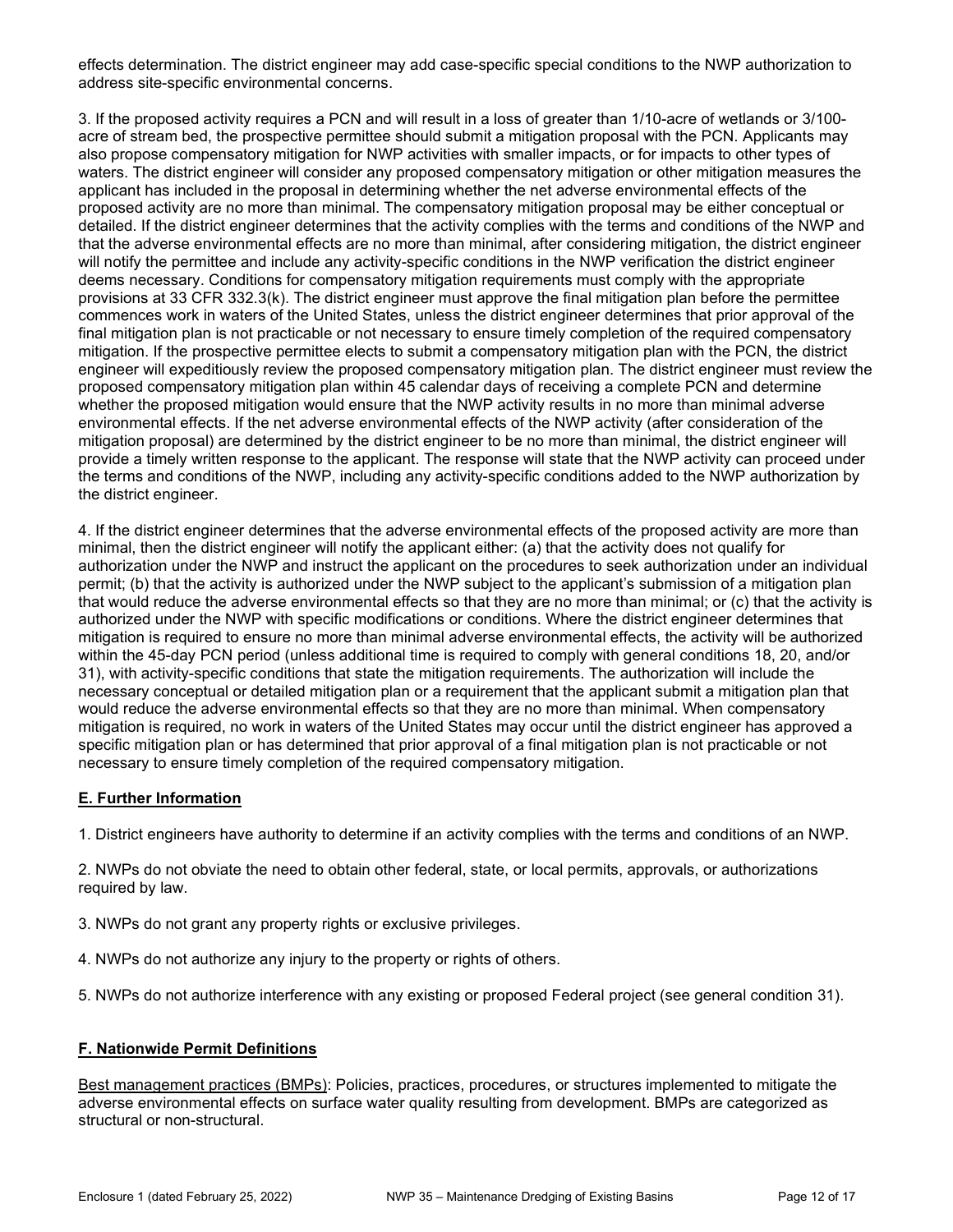Compensatory mitigation: The restoration (re-establishment or rehabilitation), establishment (creation), enhancement, and/or in certain circumstances preservation of aquatic resources for the purposes of offsetting unavoidable adverse impacts which remain after all appropriate and practicable avoidance and minimization has been achieved.

Currently serviceable: Useable as is or with some maintenance, but not so degraded as to essentially require reconstruction.

Direct effects: Effects that are caused by the activity and occur at the same time and place.

Discharge: The term "discharge" means any discharge of dredged or fill material into waters of the United States.

Ecological reference: A model used to plan and design an aquatic habitat and riparian area restoration, enhancement, or establishment activity under NWP 27. An ecological reference may be based on the structure, functions, and dynamics of an aquatic habitat type or a riparian area type that currently exists in the region where the proposed NWP 27 activity is located. Alternatively, an ecological reference may be based on a conceptual model for the aquatic habitat type or riparian area type to be restored, enhanced, or established as a result of the proposed NWP 27 activity. An ecological reference takes into account the range of variation of the aquatic habitat type or riparian area type in the region.

Enhancement: The manipulation of the physical, chemical, or biological characteristics of an aquatic resource to heighten, intensify, or improve a specific aquatic resource function(s). Enhancement results in the gain of selected aquatic resource function(s), but may also lead to a decline in other aquatic resource function(s). Enhancement does not result in a gain in aquatic resource area.

Establishment (creation): The manipulation of the physical, chemical, or biological characteristics present to develop an aquatic resource that did not previously exist at an upland site. Establishment results in a gain in aquatic resource area.

High Tide Line: The line of intersection of the land with the water's surface at the maximum height reached by a rising tide. The high tide line may be determined, in the absence of actual data, by a line of oil or scum along shore objects, a more or less continuous deposit of fine shell or debris on the foreshore or berm, other physical markings or characteristics, vegetation lines, tidal gages, or other suitable means that delineate the general height reached by a rising tide. The line encompasses spring high tides and other high tides that occur with periodic frequency but does not include storm surges in which there is a departure from the normal or predicted reach of the tide due to the piling up of water against a coast by strong winds such as those accompanying a hurricane or other intense storm.

Historic Property: Any prehistoric or historic district, site (including archaeological site), building, structure, or other object included in, or eligible for inclusion in, the National Register of Historic Places maintained by the Secretary of the Interior. This term includes artifacts, records, and remains that are related to and located within such properties. The term includes properties of traditional religious and cultural importance to an Indian tribe or Native Hawaiian organization and that meet the National Register criteria (36 CFR part 60).

Independent utility: A test to determine what constitutes a single and complete non-linear project in the Corps Regulatory Program. A project is considered to have independent utility if it would be constructed absent the construction of other projects in the project area. Portions of a multi-phase project that depend upon other phases of the project do not have independent utility. Phases of a project that would be constructed even if the other phases were not built can be considered as separate single and complete projects with independent utility.

Indirect effects: Effects that are caused by the activity and are later in time or farther removed in distance, but are still reasonably foreseeable.

Loss of waters of the United States: Waters of the United States that are permanently adversely affected by filling, flooding, excavation, or drainage because of the regulated activity. The loss of stream bed includes the acres of stream bed that are permanently adversely affected by filling or excavation because of the regulated activity. Permanent adverse effects include permanent discharges of dredged or fill material that change an aquatic area to dry land, increase the bottom elevation of a waterbody, or change the use of a waterbody. The acreage of loss of waters of the United States is a threshold measurement of the impact to jurisdictional waters or wetlands for determining whether a project may qualify for an NWP; it is not a net threshold that is calculated after considering compensatory mitigation that may be used to offset losses of aquatic functions and services. Waters of the United States temporarily filled, flooded, excavated, or drained, but restored to pre-construction contours and elevations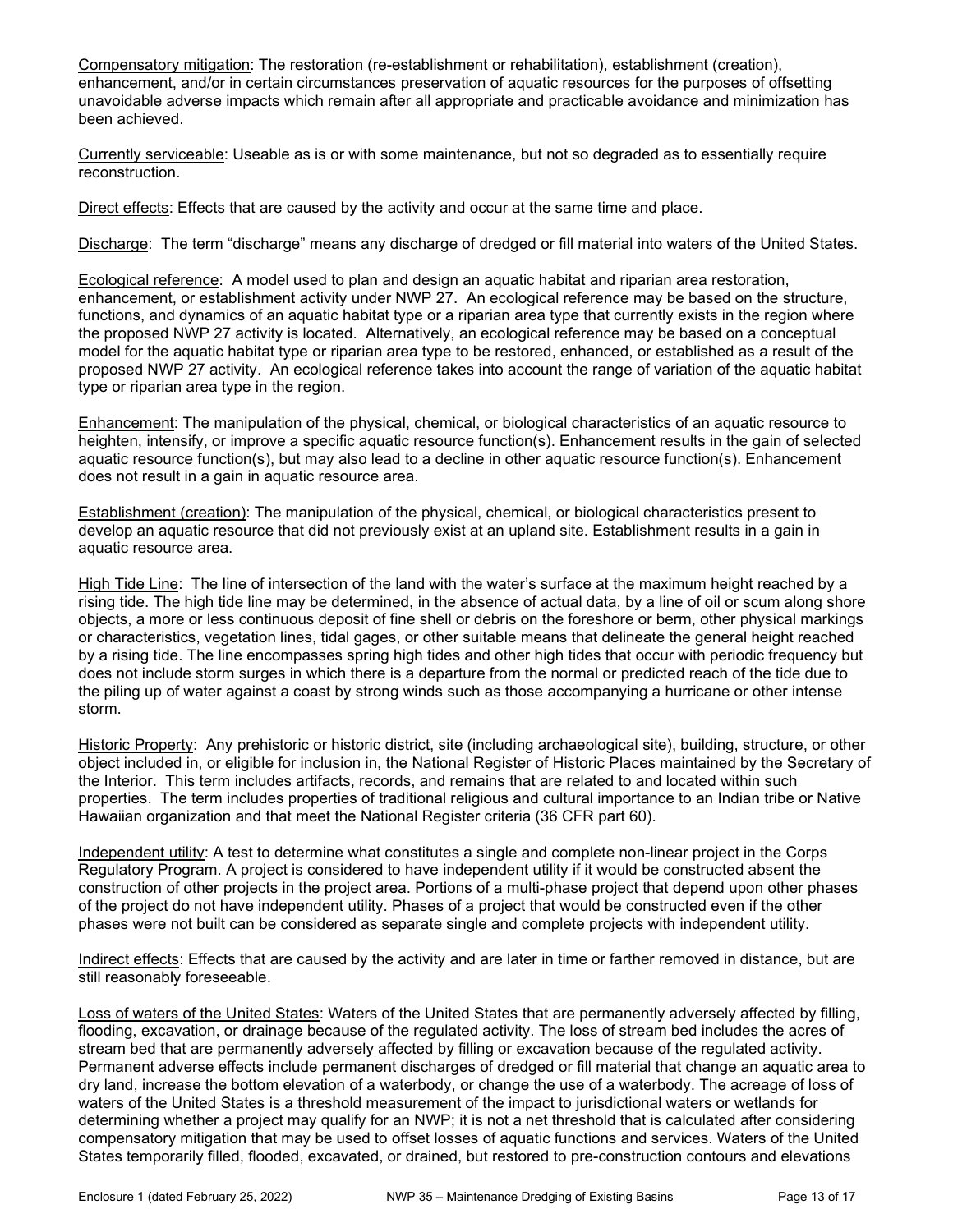after construction, are not included in the measurement of loss of waters of the United States. Impacts resulting from activities that do not require Department of the Army authorization, such as activities eligible for exemptions under section 404(f) of the Clean Water Act, are not considered when calculating the loss of waters of the United States.

Navigable waters: Waters subject to section 10 of the Rivers and Harbors Act of 1899. These waters are defined at 33 CFR part 329.

Non-tidal wetland: A non-tidal wetland is a wetland that is not subject to the ebb and flow of tidal waters. Non-tidal wetlands contiguous to tidal waters are located landward of the high tide line (i.e., spring high tide line).

Open water: For purposes of the NWPs, an open water is any area that in a year with normal patterns of precipitation has water flowing or standing above ground to the extent that an ordinary high water mark can be determined. Aquatic vegetation within the area of flowing or standing water is either non-emergent, sparse, or absent. Vegetated shallows are considered to be open waters. Examples of "open waters" include rivers, streams, lakes, and ponds.

Ordinary High Water Mark: The term ordinary high water mark means that line on the shore established by the fluctuations of water and indicated by physical characteristics such as a clear, natural line impressed on the bank, shelving, changes in the character of soil, destruction of terrestrial vegetation, the presence of litter and debris, or other appropriate means that consider the characteristics of the surrounding areas.

Perennial stream: A perennial stream has surface water flowing continuously year-round during a typical year.

Practicable: Available and capable of being done after taking into consideration cost, existing technology, and logistics in light of overall project purposes.

Pre-construction notification: A request submitted by the project proponent to the Corps for confirmation that a particular activity is authorized by nationwide permit. The request may be a permit application, letter, or similar document that includes information about the proposed work and its anticipated environmental effects. Preconstruction notification may be required by the terms and conditions of a nationwide permit, or by regional conditions. A pre-construction notification may be voluntarily submitted in cases where pre-construction notification is not required and the project proponent wants confirmation that the activity is authorized by nationwide permit.

Preservation: The removal of a threat to, or preventing the decline of, aquatic resources by an action in or near those aquatic resources. This term includes activities commonly associated with the protection and maintenance of aquatic resources through the implementation of appropriate legal and physical mechanisms. Preservation does not result in a gain of aquatic resource area or functions.

Re-establishment: The manipulation of the physical, chemical, or biological characteristics of a site with the goal of returning natural/historic functions to a former aquatic resource. Re-establishment results in rebuilding a former aquatic resource and results in a gain in aquatic resource area and functions.

Rehabilitation: The manipulation of the physical, chemical, or biological characteristics of a site with the goal of repairing natural/historic functions to a degraded aquatic resource. Rehabilitation results in a gain in aquatic resource function, but does not result in a gain in aquatic resource area.

Restoration: The manipulation of the physical, chemical, or biological characteristics of a site with the goal of returning natural/historic functions to a former or degraded aquatic resource. For the purpose of tracking net gains in aquatic resource area, restoration is divided into two categories: re-establishment and rehabilitation.

Riffle and pool complex: Riffle and pool complexes are special aquatic sites under the 404(b)(1) Guidelines. Riffle and pool complexes sometimes characterize steep gradient sections of streams. Such stream sections are recognizable by their hydraulic characteristics. The rapid movement of water over a course substrate in riffles results in a rough flow, a turbulent surface, and high dissolved oxygen levels in the water. Pools are deeper areas associated with riffles. A slower stream velocity, a streaming flow, a smooth surface, and a finer substrate characterize pools.

Riparian areas: Riparian areas are lands next to streams, lakes, and estuarine-marine shorelines. Riparian areas are transitional between terrestrial and aquatic ecosystems, through which surface and subsurface hydrology connects riverine, lacustrine, estuarine, and marine waters with their adjacent wetlands, non-wetland waters, or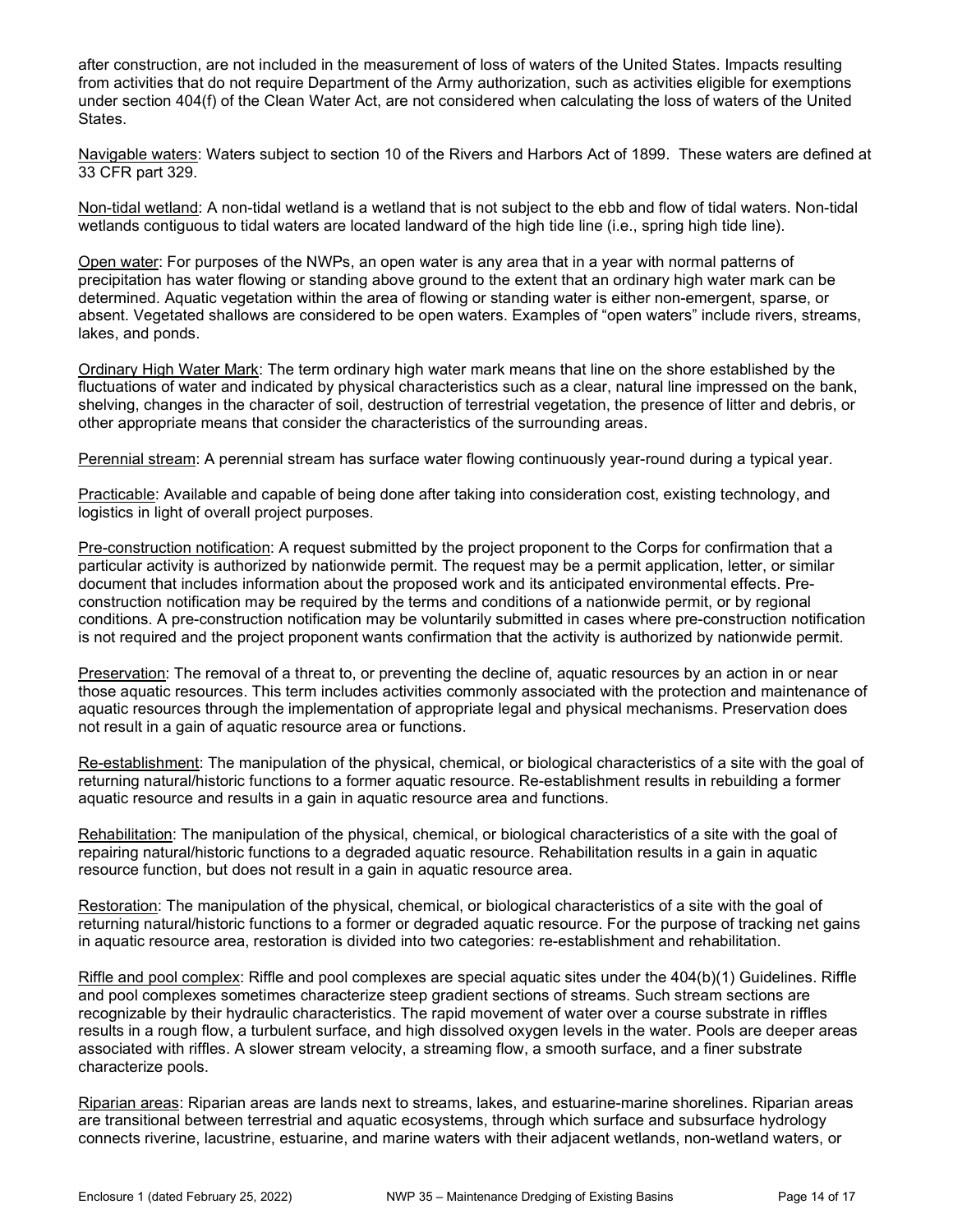uplands. Riparian areas provide a variety of ecological functions and services and help improve or maintain local water quality. (See general condition 23.)

Shellfish seeding: The placement of shellfish seed and/or suitable substrate to increase shellfish production. Shellfish seed consists of immature individual shellfish or individual shellfish attached to shells or shell fragments (i.e., spat on shell). Suitable substrate may consist of shellfish shells, shell fragments, or other appropriate materials placed into waters for shellfish habitat.

Single and complete linear project: A linear project is a project constructed for the purpose of getting people, goods, or services from a point of origin to a terminal point, which often involves multiple crossings of one or more waterbodies at separate and distant locations. The term "single and complete project" is defined as that portion of the total linear project proposed or accomplished by one owner/developer or partnership or other association of owners/developers that includes all crossings of a single water of the United States (i.e., a single waterbody) at a specific location. For linear projects crossing a single or multiple waterbodies several times at separate and distant locations, each crossing is considered a single and complete project for purposes of NWP authorization. However, individual channels in a braided stream or river, or individual arms of a large, irregularly shaped wetland or lake, etc., are not separate waterbodies, and crossings of such features cannot be considered separately.

Single and complete non-linear project: For non-linear projects, the term "single and complete project" is defined at 33 CFR 330.2(i) as the total project proposed or accomplished by one owner/developer or partnership or other association of owners/developers. A single and complete non-linear project must have independent utility (see definition of "independent utility"). Single and complete non-linear projects may not be "piecemealed" to avoid the limits in an NWP authorization.

Stormwater management: Stormwater management is the mechanism for controlling stormwater runoff for the purposes of reducing downstream erosion, water quality degradation, and flooding and mitigating the adverse effects of changes in land use on the aquatic environment.

Stormwater management facilities: Stormwater management facilities are those facilities, including but not limited to, stormwater retention and detention ponds and best management practices, which retain water for a period of time to control runoff and/or improve the quality (i.e., by reducing the concentration of nutrients, sediments, hazardous substances and other pollutants) of stormwater runoff.

Stream bed: The substrate of the stream channel between the ordinary high water marks. The substrate may be bedrock or inorganic particles that range in size from clay to boulders. Wetlands contiguous to the stream bed, but outside of the ordinary high water marks, are not considered part of the stream bed.

Stream channelization: The manipulation of a stream's course, condition, capacity, or location that causes more than minimal interruption of normal stream processes. A channelized jurisdictional stream remains a water of the United States.

Structure: An object that is arranged in a definite pattern of organization. Examples of structures include, without limitation, any pier, boat dock, boat ramp, wharf, dolphin, weir, boom, breakwater, bulkhead, revetment, riprap, jetty, artificial island, artificial reef, permanent mooring structure, power transmission line, permanently moored floating vessel, piling, aid to navigation, or any other manmade obstacle or obstruction.

Tidal wetland: A tidal wetland is a jurisdictional wetland that is inundated by tidal waters. Tidal waters rise and fall in a predictable and measurable rhythm or cycle due to the gravitational pulls of the moon and sun. Tidal waters end where the rise and fall of the water surface can no longer be practically measured in a predictable rhythm due to masking by other waters, wind, or other effects. Tidal wetlands are located channelward of the high tide line.

Tribal lands: Any lands title to which is either: 1) held in trust by the United States for the benefit of any Indian tribe or individual; or 2) held by any Indian tribe or individual subject to restrictions by the United States against alienation.

Tribal rights: Those rights legally accruing to a tribe or tribes by virtue of inherent sovereign authority, unextinguished aboriginal title, treaty, statute, judicial decisions, executive order or agreement, and that give rise to legally enforceable remedies.

Vegetated shallows: Vegetated shallows are special aquatic sites under the 404(b)(1) Guidelines. They are areas that are permanently inundated and under normal circumstances have rooted aquatic vegetation, such as seagrasses in marine and estuarine systems and a variety of vascular rooted plants in freshwater systems.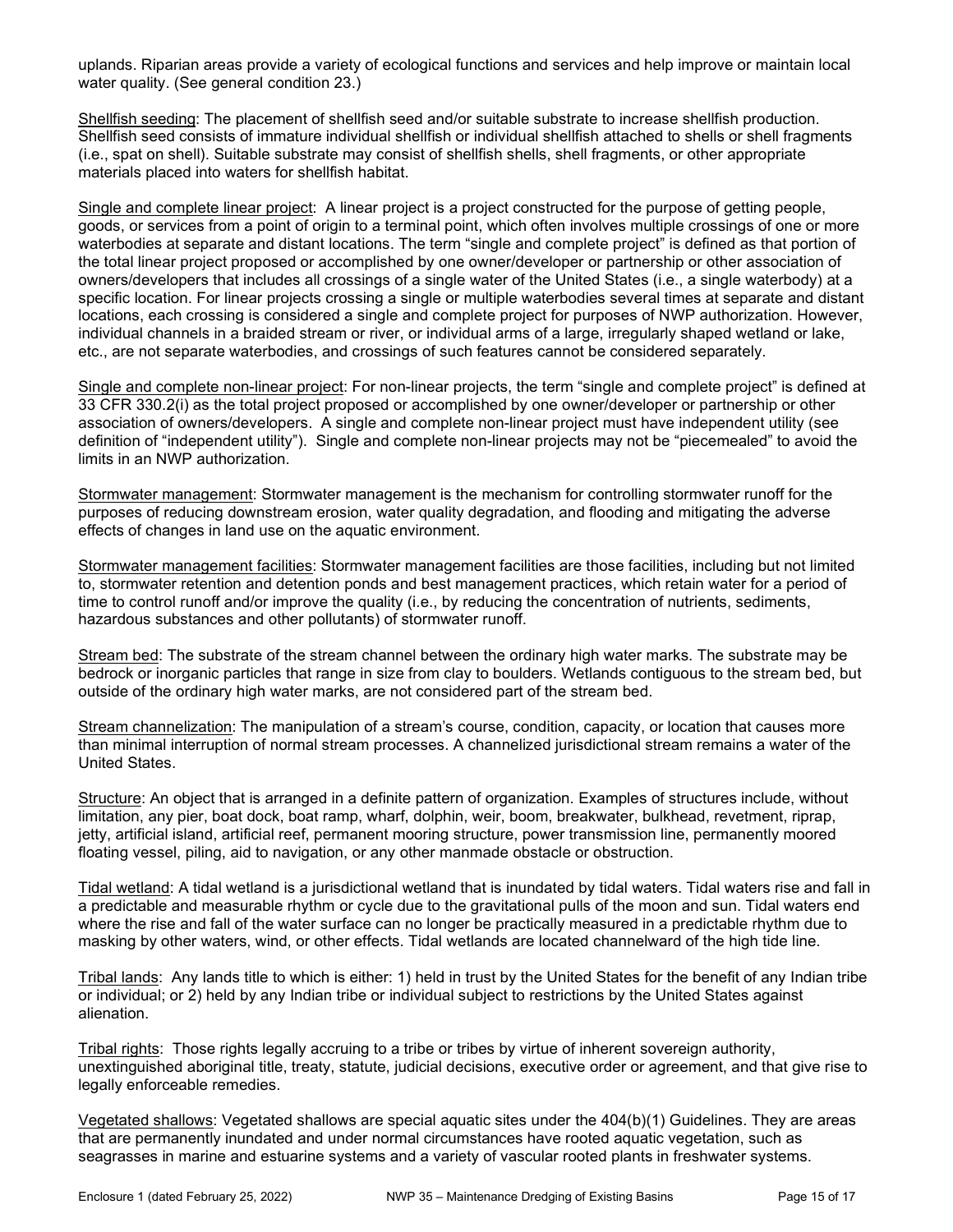Waterbody: For purposes of the NWPs, a waterbody is a "water of the United States." If a wetland is adjacent to a waterbody determined to be a water of the United States, that waterbody and any adjacent wetlands are considered together as a single aquatic unit (see 33 CFR 328.4(c)(2)).

### G. Nationwide Permit Regional Conditions (Arizona)

- 1. The permittee shall submit a pre-construction notification (PCN) for all 2021 NWPs, in accordance with General Condition 32, in the following circumstances:
	- a. Activities that would result in a loss\* of waters of the United States within all perennial and intermittent waterbodies and special aquatic sites. (Refer to Regional Condition 2 for restrictions in special aquatic sites within the state of Arizona.)
	- b. Activities resulting in a discharge of dredged or fill material in waters of the U.S. on Tribal Lands\*\*;
	- c. All waterbodies designated by the Arizona Department of Environmental Quality as Outstanding Arizona Waters (OAWs), within 1600 meters (or 1 mile) upstream and/or 800 meters (1/2 mile) downstream of a designated OAW, and on tributaries to OAWs within 1600 meters of the OAW (see http://www.azdeq.gov/index.html).
	- d. All waterbodies designated by the Arizona Department of Environmental Quality as 303(d)-impaired surface waters, within 1600 meters (or 1 mile) upstream and/or 800 meters (1/2 mile) downstream of a designated impaired surface water, and on tributaries to impaired waters within 1600 meters of the impaired water (see http://www.azdeq.gov/index.html).
- 2. All 2021 NWPs are revoked in the state of Arizona for activities in wetlands, mudflats, vegetated shallows, or riffle and pool complexes, as defined at 40 CFR Part 230.40-45, resulting in a loss\* of waters of the United States greater than 0.10 acre.

\* "Loss" means waters of the United States that are permanently adversely affected by filling, flooding, excavation, or drainage because of the regulated activity.

\*\*"Tribal Lands" refers to any lands title to which is either: 1) held in trust by the United States for the benefit of any Indian tribe or individual; or 2) held by any Indian tribe or individual subject to restrictions by the United States against alienation.

NOTE: Regional Conditions on the Navajo Nation may be found at

https://www.spa.usace.army.mil/Portals/16/docs/civilworks/regulatory/publicnotices/Navajo%20Nation/2021%20NW P%20Reissuance\_Final%20Public%20Notice\_Navajo%20Nation.pdf?ver=Y05br0Ih59RLEwptpfmJOA%3d%3d.

#### H. 401 Water Quality Certification (401 WQC)

 A 401 WQC is mandatory for any activity that requires a Clean Water Act Section 404 permit. A 401 WQC is required prior to discharging any dredged or fill material into a water of the United States. Only one of the following 401 WQCs listed below will apply to your project. The geographical location of your project will determine which 401 WQC is applicable. The 401 WQCs issued for this NWP will remain in effect through March 14, 2026.

 On all "Non-Tribal Lands", lands that are not part of federally recognized Indian Reservation, the Arizona Department of Environmental Quality (ADEQ) is the agency responsible for issuing the 401 WQC.

 On all "Tribal Lands", lands that are part of a federally recognized Indian Reservation, the U.S. Environmental Protection Agency (EPA) is responsible for issuing the 401 WQC except where EPA has delegated the 401 WQC authority.

 If "Individual Certification" is required you must apply for, receive, and comply with the 401 WQC issued by ADEQ, EPA, or the appropriate Tribe.

#### Non-tribal Lands - 401 ADEQ WQCs\*

Arizona Department of Environmental Quality Christian Certified for all projects, except ADEQ